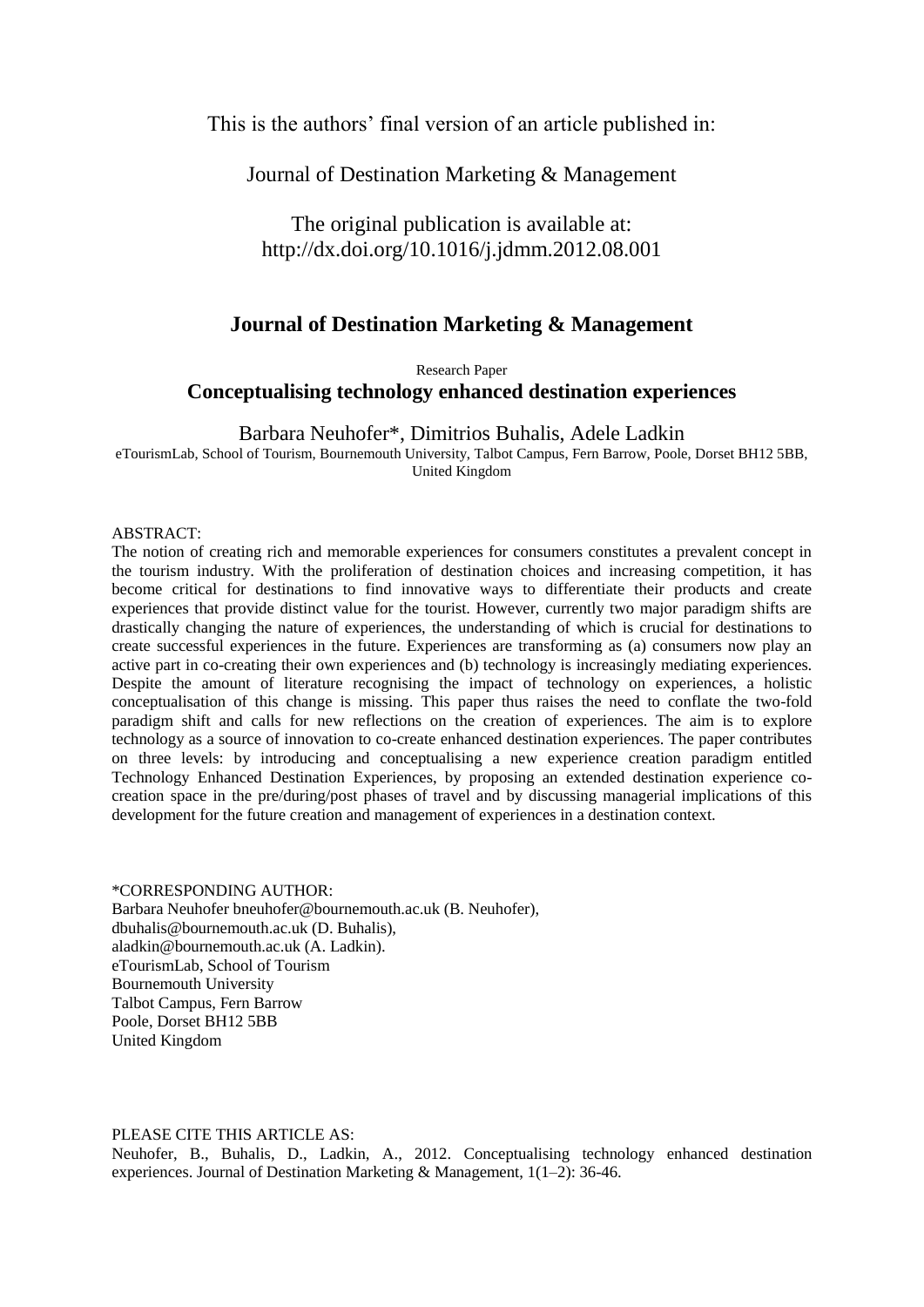# **Conceptualising**

# **Technology Enhanced Destination Experiences**

Barbara Neuhofer, Dimitrios Buhalis, Adele Ladkin

eTourismLab, School of Tourism, Bournemouth University, Talbot Campus, Fern Barrow, Poole, Dorset BH12 5BB, United Kingdom

## **ABSTRACT**

The notion of creating rich and memorable experiences for consumers constitutes a prevalent concept in the tourism industry. With the proliferation of destination choices and increasing competition, it has become critical for destinations to find innovative ways to differentiate their products and create experiences that provide distinct value for the tourist. However, currently two major paradigm shifts are drastically changing the nature of experiences, the understanding of which is crucial for destinations to create successful experiences in the future. Experiences are transforming as a) consumers now play an active part in co-creating their own experiences and b) technology is increasingly mediating experiences. Despite the amount of literature recognising the impact of technology on experiences, there is evidence for a major lack of a holistic conceptualisation of this change. This paper thus raises the need to conflate the two-fold paradigm shift and calls for new reflections on creation of experiences. The aim is to explore technology as a source of innovation to co-create enhanced destination experiences. The paper contributes on three levels; by introducing and conceptualising a new experience creation paradigm entitled *Technology Enhanced Destination Experiences*, by proposing an extended destination experience co-creation space in the pre/during/post phases of travel and by discussing managerial implications of this development for the future creation and management of experiences in a destination context.

**Key Words:** Destination; marketing; experience; co-creation; information and communication technologies;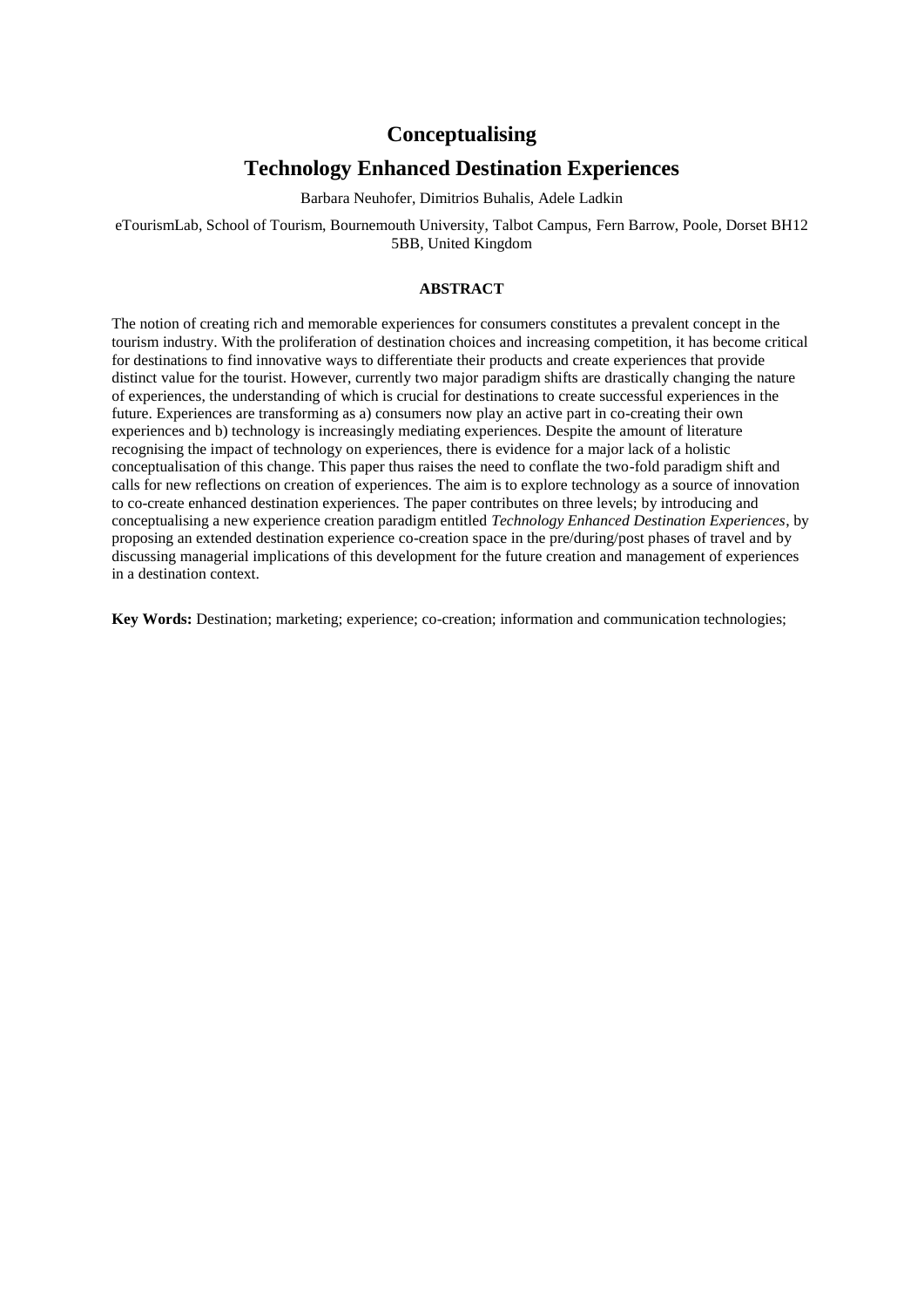# **1. INTRODUCTION**

Destinations are considered as the core of the travel and tourism industry [\(Fyall & Leask, 2007\)](#page-14-0). A destination constitutes an amalgam of tourism products and services, which conjointly provide an integrated experience to tourist consumers and form an entity under the umbrella of a destination [\(Buhalis, 2000\)](#page-13-0). They are also portrayed as a unit of action [\(Saraniemi & Kylänen, 2011\)](#page-15-0) in which different individuals, stakeholders, and parties involved collaboratively deliver the destination product [\(Fyall, Garrod & Tosun, 2006\)](#page-14-1). Due to their complexity and multi-elemental structure, destination marketing and management constitute a challenging endeavour [\(Buhalis, 2000\)](#page-13-0), as destinations are one of the most difficult products to manage and market [\(Fyall &](#page-14-0)  [Leask, 2007\)](#page-14-0). As the tourism industry is becoming increasingly competitive, destinations seek ways to advance their market position and sustainability [\(Ritchie & Crouch, 2003\)](#page-15-1), as even more challenges for destination marketing and management will appear in the coming decade. Destination marketing organisations (DMOs) play a key role in the marketing of a tourism destination [\(Blain, Levy & Ritchie, 2005\)](#page-13-1). With a magnitude of tourism locations and attractions on offer, all organised to target tourist consumers, DMOs are faced with intensified competition [\(Stamboulis & Skayannis, 2003\)](#page-16-0). Therefore, [Hudson and Ritchie \(2009\)](#page-14-2) suggest that differentiation is key, as the tangible and intangible attributes of a destination, such as scenery, attractions, heritage and local people are no longer sufficient to distinguish from destinations competing with similar assets. Hence, with the proliferation of destination choices [\(Buhalis, 2000\)](#page-13-0), DMOs need to find means to differentiate themselves, attract consumers and offer distinct value.

In this regard, [Morgan, Elbe and de Esteban Curiel \(2009\)](#page-15-2) emphasise the importance of the experience economy concept within the marketing and management of destinations. Experiences have been utilised as a popular construct in destination positioning [\(Oh, Fiore & Jeoung, 2007\)](#page-15-3). In a market where global competition has turned products and services into commodities, competitive advantage could only be gained by reducing the substitutability of offers [\(Hudson & Ritchie, 2009\)](#page-14-2) and providing consumers with unique and memorable experiences [\(Morgan, Lugosi & Ritchie, 2010\)](#page-15-4). However, with the growth of the experience economy, [Pine and](#page-15-5)  [Gilmore \(1999\)](#page-15-5) emphasise that only those providing compelling and rich experiences will be able to remain in the market. Destinations have to find innovative ways to create desirable experiences for the tourist [\(Morgan et](#page-15-2)  [al., 2009\)](#page-15-2). One critical way for destinations of doing so is to understand the latest developments and changes in the area of experience creation.

Two major paradigm shifts have been challenging the current understanding of the tourism experience. First, the traditional experience economy has been increasingly replaced by the notion of experience co-creation, which recognises active consumers co-creating their experiences in a quest for personal growth and value [\(Prahalad &](#page-15-6)  [Ramaswamy, 2004a\)](#page-15-6). Second, more recently, there has been evidence that tourism experiences are not only cocreated but increasingly technology-mediated [\(Tussyadiah & Fesenmaier, 2009\)](#page-16-1), which enables tourists to create richer experiences [\(Gretzel & Jamal, 2009\)](#page-14-3) and empowers them to co-create their own experiences [\(Prahalad & Ramaswamy, 2004a\)](#page-15-6). With the dynamics of empowered consumers and proliferating technologies, traditional roles, structures and processes of destinations creating experiences have changed. Nevertheless, existing literature seems to have insufficiently addressed these changes and scholars testify a major gap in the understanding of the role of technology inherent in the tourism experience [\(Beeton, Bowen & Santos, 2006;](#page-13-2) [Tussyadiah & Fesenmaier, 2007\)](#page-16-2). This paper thus raises the need to combine this two-fold paradigm shift and calls for new reflections on the creation and management of experiences in a destination context, which are determined by:

- 1. A shift from passively consuming to actively engaged tourists co-creating their own experiences
- 2. A shift towards using technology to co-create enhanced experiences with tourist consumers

To that end, this paper aims to contribute by exploring the transformational impact of technology on experience co-creation and developing a holistic conceptualisation of a new destination experience concept entitled *Technology Enhanced Destination Experiences*. The paper first discusses the evolution in the experience economy, from the staging of experiences for the consumer to co-creating experiences with the consumer. Second, a review of the dynamic advances of technology in the tourism experience will provide new insights into understanding the role information and communication technologies play in the co-creation of experiences. The paper concludes by presenting the integrated concept of Technology Enhanced Destination Experiences and discussing managerial implications of this development for the future creation and management of experiences in a destination context.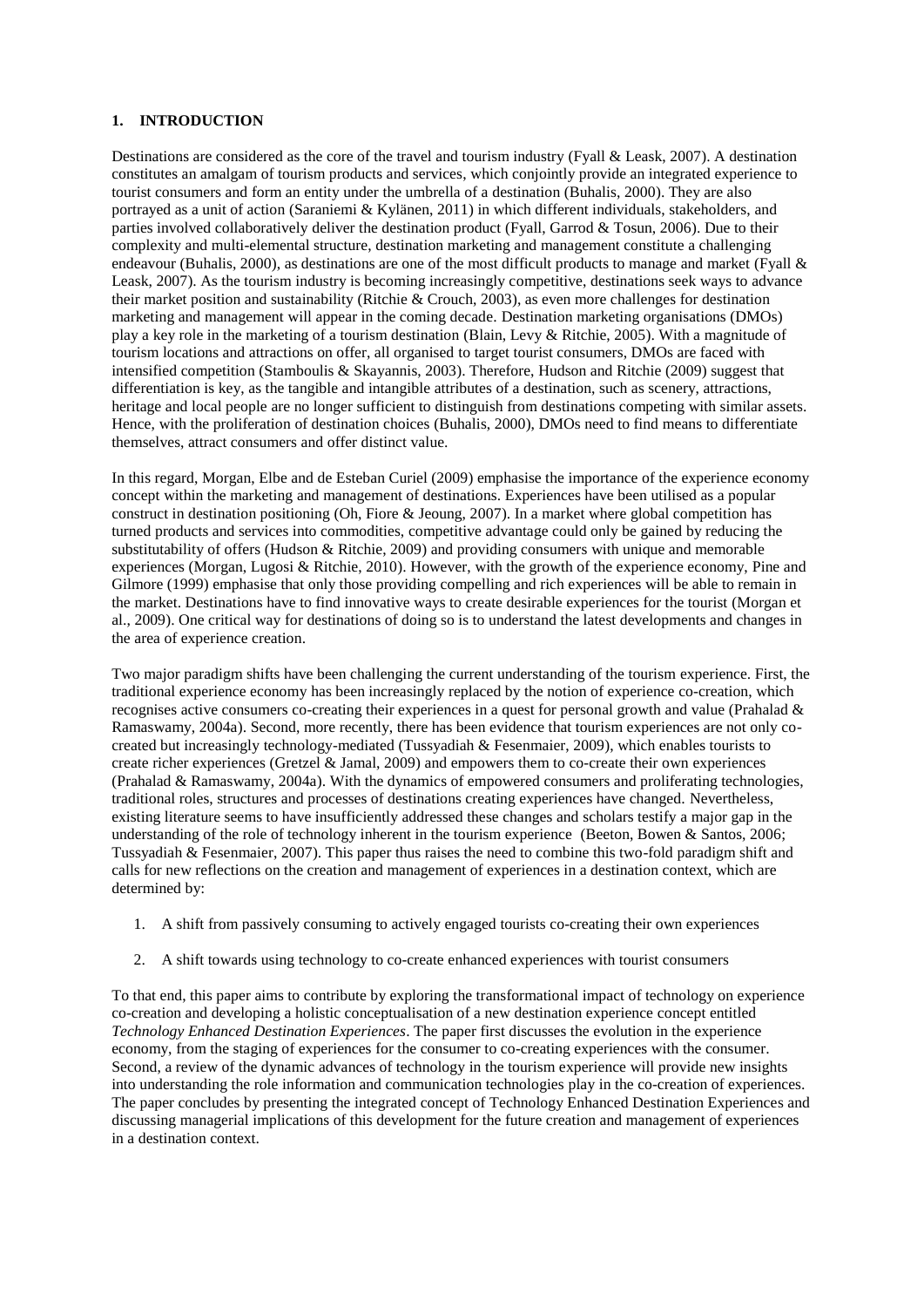# **2. THEORETICAL BACKGROUND**

#### **2.1. Tourism Experience Economy**

Experiences have always constituted an important notion in both research and practice [\(Uriely, 2005\)](#page-16-3). This has been reflected in the great body of literature [\(MacCannell, 1973;](#page-15-7) [Csikszentmihalyi, 1975;](#page-13-3) [Cohen, 1979;](#page-13-4) [Mannell](#page-15-8)  [& Iso-Ahola, 1987;](#page-15-8) [Ryan, 1997\)](#page-15-9), which established the theoretical context of the experience concept. The term experience, originally noted in the 1960s, covers a multiplicity of definitions [\(Moscardo, 2009\)](#page-15-10). Traditionally, experience has been defined as a personal occurrence with highly emotional significance obtained from the consumption of products and services [\(Holbrook & Hirschman, 1982\)](#page-14-4). In the specific context of tourism, early conceptual delimitations of tourism experiences postulated the need for differentiation due to their distinctiveness from mundane, everyday life experiences [\(MacCannell, 1973;](#page-15-7) [Turner & Ash, 1975;](#page-16-4) [Cohen,](#page-13-4)  [1979\)](#page-13-4). Drawing from an abundance of definitional attempts, the tourism experience can be defined, for instance, as a sensation resulting from interaction [\(Gupta & Vajic, 2000\)](#page-14-5), as an outcome of participation within a social context [\(Lewis & Chambers, 2000\)](#page-15-11), or the moment of value creation when tourism production and consumption meet [\(Andersson, 2007\)](#page-13-5). Thereby, the individual' emotional, physical, intellectual and spiritual engagement in the experience [\(Mossberg, 2007\)](#page-15-12) is significant enough to be translated into long-term memory [\(Larsen, 2007\)](#page-14-6).

Despite the fact that there exists a plethora of definitions in numerous scientific fields [\(Walls, Okumus, Wang &](#page-16-5)  [Kwun, 2011\)](#page-16-5), a general consensus in literature is lacking and the exact definition of an experience remains elusive [\(Jennings et al., 2009\)](#page-14-7). Nonetheless, common agreement exists that the experience concept is key to understanding consumer behaviour [\(Addis & Holbrook, 2001\)](#page-13-6) and represents a fundamental concept in marketing [\(Holbrook & Hirschman, 1982\)](#page-14-4) and the experience economy [\(Pine & Gilmore, 1999\)](#page-15-5). At the beginning of the 21st century, tourism experiences have received renewed attention which is manifested in stateof-the-art literature [\(Cutler & Carmichael, 2010;](#page-13-7) [Gouthro, 2010;](#page-14-8) [Morgan et al., 2010;](#page-15-4) [Sharpley & Stone, 2010;](#page-15-13) [Kim, Ritchie & McCormick, 2011;](#page-14-9) [Tung & Ritchie, 2011\)](#page-16-6), attesting the perpetual interest in and unabated relevance of the tourism experience concept [\(Quan & Wang, 2004;](#page-15-14) [Morgan et al., 2010\)](#page-15-4).

Society has undergone a profound shift over the past decades, as people have abandoned the idea of buying products and services but rather seek to buy experiences gained from the consumption of products and services [\(Morgan et al., 2010\)](#page-15-4). At the turn of the  $21<sup>st</sup>$  century, this shift has led to the contemporaneous emergence of various notions, labelled as the dream society [\(Jensen, 1999\)](#page-14-10), the entertainment economy [\(Wolf, 1999\)](#page-16-7), the experience economy [\(Pine & Gilmore, 1999\)](#page-15-5), and creative tourism [\(Richards & Raymond, 2000\)](#page-15-15). [Pine and](#page-15-5)  [Gilmore \(1999\)](#page-15-5) with their seminal contribution shaped the prevailing term "experience economy", determining the underlying idea of experiences obtained by the consumption of products and services. The managerial interest in the experience economy was particularly triggered by the importance of delivering experiences, as conventional products and services have become replicated, interchangeable, and commoditised [\(Morgan et al.,](#page-15-4)  [2010\)](#page-15-4). In the present market, characterised by increasing globalisation, deregulation and convergence of industries and technologies, companies have been attempting to differentiate their offers [\(Binkhorst & Den](#page-13-8)  [Dekker, 2009\)](#page-13-8). The idea of providing consumers with unique and memorable experiences [\(Pine & Gilmore,](#page-15-5)  [1999\)](#page-15-5) and thereby creating added value for them [\(Grönroos, 2000\)](#page-14-11), was proposed as the key to competitive advantage and success.

[Pine and Gilmore \(1999\)](#page-15-5) conceptualised the progression of economic value, depicting the transformation from the production of commodities and goods, provision of services to the staging of experiences. Experiences represent the ultimate objective in the ladder; while commodities are fungible, goods tangible and services intangible, experiences are memorable. The progression of value is to stage experiences, whereby 'staging experiences is not about entertaining customers; it's about engaging them' [\(Pine & Gilmore, 1999, p.30\)](#page-15-5). Therefore, marketers need to create staged events that engage individuals in a personal and memorable way [\(Arnould, Price & Zinkhan, 2002\)](#page-13-9). As a result, [Pine and Gilmore \(1999\)](#page-15-5) emphasise that companies do not compete in terms of market price but rather in terms of the distinctive value of an experience provided. With consumers striving for high value and their willingness to pay a high price for obtaining great value, the strategic production of experiences has become a worthwhile concept for businesses [\(Darmer & Sundbo, 2008\)](#page-13-10).

### **2.2. Shift towards Experience Co-Creation**

[Binkhorst and Den Dekker \(2009\)](#page-13-8) point out that despite its popularity, the experience economy theory has received a considerable amount of criticism since its proposition in the late 1990s. The creation of experiences has traditionally been treated as a one-directed approach, meaning that experiences are created by the company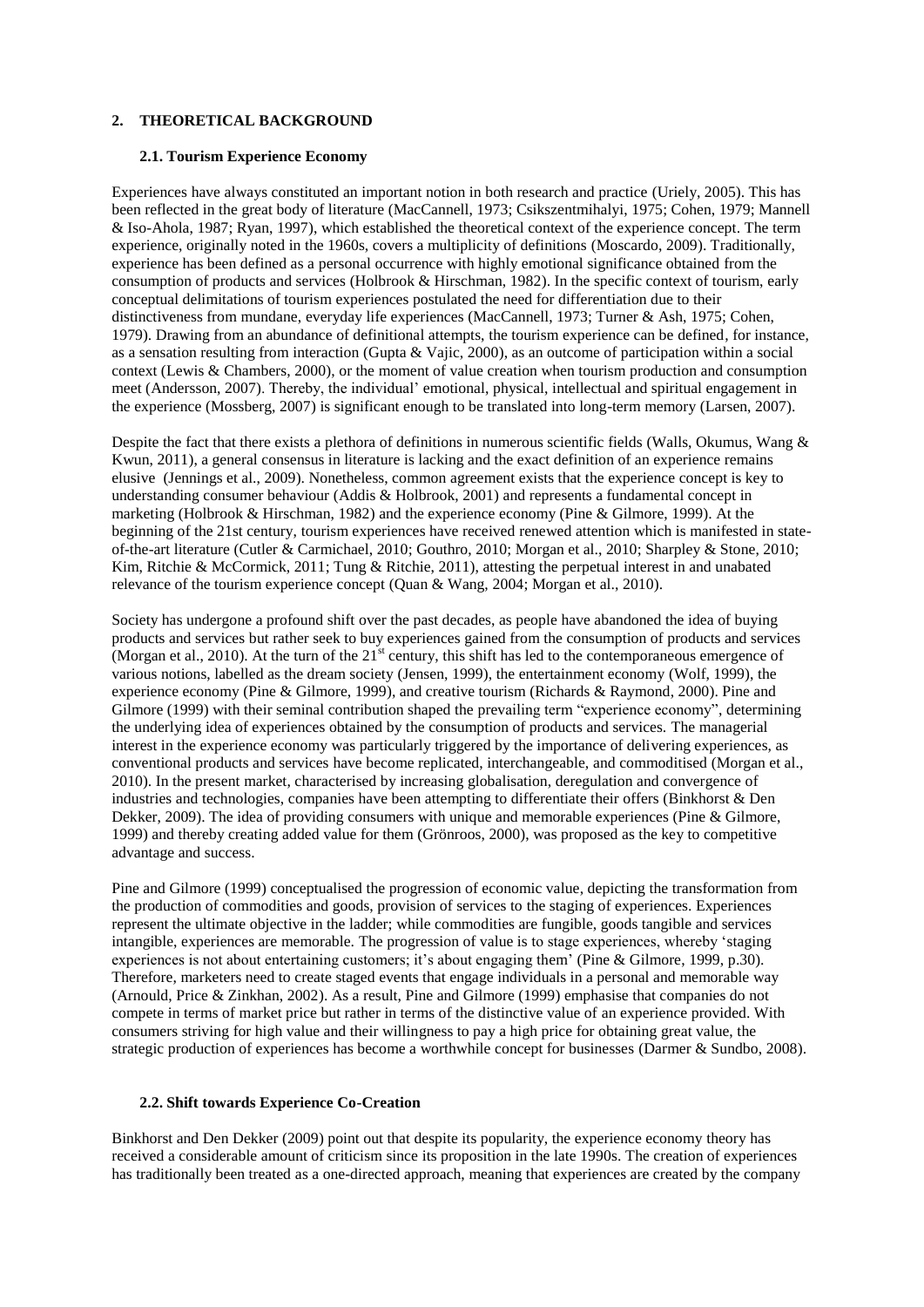for the consumer. The company has thereby been regarded as the focal point of the experience production with the economic interest of how to increase the turnover by selling experiences as de-materialised commodities [\(Stamboulis & Skayannis, 2003;](#page-16-0) [Darmer & Sundbo, 2008\)](#page-13-10). This merely business-oriented idea of staging experiences is however strongly inspired by the industrialisation and determined by economic values and capitalist thinking [\(Boswijk, Thijssen & Peelen, 2007\)](#page-13-11). With a radical shift in the company-consumer relationship taking place, these traditional views have been increasingly challenged [\(Prahalad & Ramaswamy,](#page-15-6)  [2004a\)](#page-15-6). The staging of experiences is now considered to be too commercial and superficial, and thus not appropriate to reflect the needs and wants of contemporary consumers [\(Boswijk et al., 2007\)](#page-13-11).

In recent years, society has undergone a transformation towards the centricity of individuals and their human experiences [\(Prahalad & Ramaswamy, 2004a\)](#page-15-6). Consumers have become increasingly informed, active and powerful which has induced a major change in the industrial system [\(Ramaswamy, 2009a\)](#page-15-16). This has led to the emergence of a "prosumer society", reflecting the notion of consumers being actively involved in both the process of consumption and production [\(Ritzer & Jurgenson, 2010\)](#page-15-17). While the concept of prosumption has existed for many years, it has particularly flourished through the social changes brought by the Internet and Web 2.0 [\(Ritzer & Jurgenson, 2010\)](#page-15-17). With the empowerment of the Internet, consumers are no longer static market targets but now dictate the way they want to receive and respond to information [\(King, 2002\)](#page-14-12). Hence, prosumers are encouraged more than ever before to play an active part in shaping the nature of their consumption through engaging in the production. Co-creation builds on this very principle and puts the focus back on consumers, their respective needs and wants and the question of how companies can meet these [\(Ramaswamy & Gouillart,](#page-15-18)  [2008\)](#page-15-18). This novel mindset has especially been brought forward by [Prahalad and Ramaswamy \(2004a\)](#page-15-6), who ascribe a much bigger role to individuals as prosumers and co-creators of the experience. Instead of consuming staged experiences, consumers now strive for more authenticity and expect a balance between the experience stager and the freedom to co-create their own experiences [\(Binkhorst, 2006;](#page-13-12) [Ramaswamy & Gouillart, 2008\)](#page-15-18).

This has transformed the company-consumer relationship and has changed the understanding of how experiences are now created and consumed [\(Boswijk et al., 2007\)](#page-13-11). In the experience co-creation mindset, the individual human being, rather than the company, is regarded as the starting point of the experience [\(Binkhorst](#page-13-8)  [& Den Dekker, 2009\)](#page-13-8). In the traditional relation, the roles of companies and consumers in the production and consumption were distinct [\(Ramaswamy, 2011\)](#page-15-19). As consumers have transformed into prosumers and co-creators of their experience, this simplistic consumption exchange process is challenged. The new market constitutes a collective, collaborative and dynamic forum of interaction between individuals, companies and consumer communities. In this space, the roles of consumers and companies converge as they engage in a mutual interaction in which the individual becomes the central element [\(Ramaswamy, 2011\)](#page-15-19). Companies therefore need create a forum to enter into a dialogue with their consumers to co-create experiences and value [\(Binkhorst &](#page-13-8)  [Den Dekker, 2009\)](#page-13-8). At the same time, it is crucial for companies to allow for an environment that facilitates not only its interactions with consumers, but also allows for interactions among consumers. A growing body of literature highlights that customer-to-customer interactions become an integral part of co-creating experiences and generating value [\(Gruen, Osmonbekov & Czaplewski, 2007;](#page-14-13) [Baron & Harris, 2010;](#page-13-13) [Huang & Hsu, 2010\)](#page-14-14).

These advances in the way *how* experiences are created and by *whom* underline the paradigm shift that has transformed the traditional understanding of experiences. With increasing dissatisfaction of researchers with existing, predominantly goods-centric and transaction-based models, co-creation provides an invaluable paradigm in the field of marketing which is reflected in the amount of literature discussing this novel idea [\(Prahalad & Ramaswamy, 2004a;](#page-15-6) [Vargo & Lusch, 2004;](#page-16-8) [Edvardsson, Enquist & Johnston, 2005;](#page-13-14) [Payne,](#page-15-20)  [Storbacka & Frow, 2008;](#page-15-20) [Ramaswamy & Gouillart, 2008;](#page-15-18) [Binkhorst & Den Dekker, 2009;](#page-13-8) [Ramaswamy, 2009a,](#page-15-16) [2009b;](#page-15-21) [Huang & Hsu, 2010;](#page-14-14) [Ramaswamy, 2011\)](#page-15-19). In addition to co-creation determining the nature of contemporary experiences, currently, a second major factor appears to impact upon experiences, namely technology [\(Prahalad & Ramaswamy, 2004a\)](#page-15-6).

## **2.3. Impact of ICTs on the Experience**

One of the most far-reaching changes to society in the  $21<sup>st</sup>$  century is the proliferation of information and communication technologies (ICTs). The technological advancements of the past years have not only had a great impact on society and people's everyday lives [\(Crouch & Desforges, 2003\)](#page-13-15), but have also determined the way various sectors, including the tourism industry, operate [\(Buhalis, 2003;](#page-13-16) [Middleton, Fyall, Morgan &](#page-15-22)  [Ranchhod, 2009\)](#page-15-22). As one of the fastest growing industries in the world, travel and tourism has always been at the forefront of technology adoption [\(Sheldon, 1997\)](#page-16-9) and has taken advantage of the synergies between technology and tourism [\(Buhalis & Law, 2008\)](#page-13-17). The role of ICTs in the tourism industry is multifarious. For instance, technology has been ascribed a key role in the operation, structure and strategies of tourism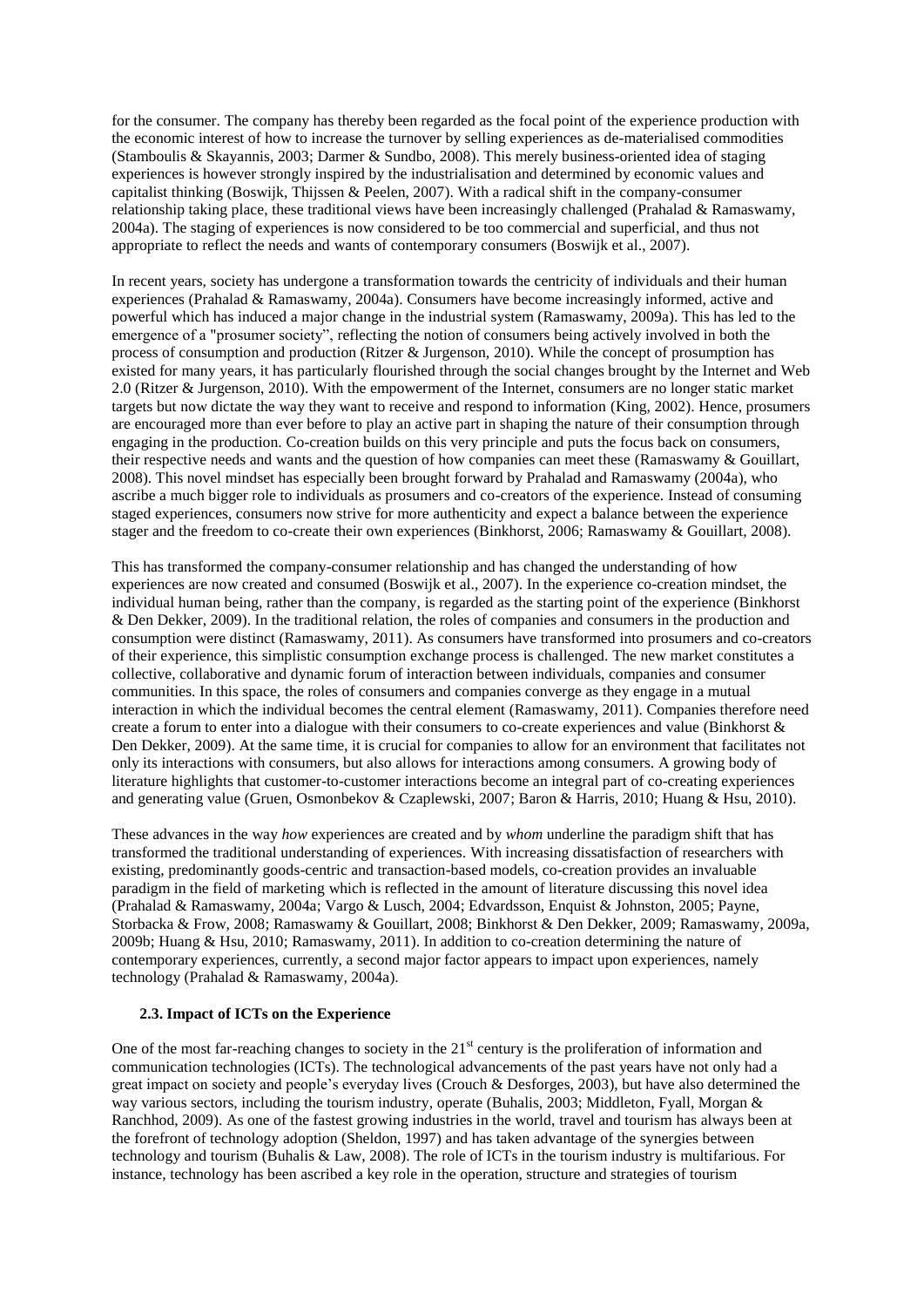organisations [\(Buhalis, 2003;](#page-13-16) [Buhalis & Law, 2008\)](#page-13-17), a central element in the innovation of products, processes and management [\(Hjalager, 2010\)](#page-14-15), and an enabler of opportunities for tourism organisations to attract and retain visitors [\(Werthner & Klein, 1999\)](#page-16-10).

Considering this impact, it is unquestioned that the technological developments imply numerous challenges [\(Benckendorff, Moscardo & Murphy, 2005;](#page-13-18) [Gretzel, Fesenmaier, Formica & O'Leary, 2006\)](#page-14-16) and at the same time, offer great potential for its implementation in the present and future (Wang, Fesenmaier, Werthner & [Wöber, 2010\)](#page-16-11). The advent of technology has not only caused radical changes [\(Cetinkaya, 2009\)](#page-13-19) but has revolutionised the very nature of the tourism industry. Its pervasive adoption throughout the industry has brought fundamental implications for the way travel is planned [\(Buhalis & Law, 2008\)](#page-13-17) and the tourism product is created and consumed [\(Prahalad & Ramaswamy, 2003;](#page-15-23) [Stamboulis & Skayannis, 2003\)](#page-16-0). This is particularly true for the case of tourism experiences. As early as 1998, Pine and Gilmore remarked that emerging technologies would generate new types of experiences via tools such as interactive games, chat rooms or virtual realities. Indeed, since their work in the 1990s, experiences have been profoundly affected by the plethora of ICTs.

As in many other industries, the arrival of the Internet with its multiple purposes inherent as source of information, user generated content and platform for interaction, has played a particularly critical role in changing the tourism industry (Buhalis [& Law, 2008;](#page-13-17) [Schmallegger & Carson, 2008\)](#page-15-24). It has fostered the new prosuming tourist, who is more knowledgeable and empowered in the search for experiences and extraordinary value [\(Buhalis & Law, 2008\)](#page-13-17). The subsequent emergence of the Web 2.0 and social media has implied even more drastic changes for the tourism industry by turning the Internet into an immense space of social networking and collaboration of users [\(Sigala, 2009\)](#page-16-12). The Web 2.0 has been portrayed as 'a set of economic, social, and technological trends that collectively form the basis for the next generation of the Internet – a more mature, distinctive medium characterised by user participation, openness, and network efforts' [\(O'Reilly, 2006,](#page-15-25)  [p.4\)](#page-15-25).

In this context, social media have gained immediate popularity, as 'a group of Internet-based applications that build on the ideological and technological foundations of Web 2.0, and that allow the creation and exchange of User Generated Content' [\(Kaplan & Haenlein, 2010, p.61\)](#page-14-17). Recent studies describe the adoption and potential of social media in the tourism industry as enormous [\(Miguens, Baggio & Costa, 2008;](#page-15-26) [Schmallegger & Carson,](#page-15-24)  [2008;](#page-15-24) [Fotis, Buhalis & Rossides, 2011;](#page-14-18) [Dwivedi, Yadav & Venkatesh, 2012;](#page-13-20) [Hays, Page & Buhalis, 2012\)](#page-14-19). Besides the impact of the Web 2.0, the development of mobile technologies has caused one of the most significant changes to tourists experiencing travel. The advances of the mobile market are highly relevant to tourism, as one of the industries that can use the advantages of the mobile information medium most [\(Brown &](#page-13-21)  [Chalmer, 2003;](#page-13-21) [Umlauft, Pospischil, Niklfeld & Michlmayr, 2003\)](#page-16-13). Due to their ubiquity, constant connectivity and access to information anywhere and anytime [\(Green, 2002\)](#page-14-20), mobile technologies have led to a behavioural transformation of tourists from "sit and search" to "roam and receive" [\(Pihlström, 2008\)](#page-15-27). Hence, [Bouwman et](#page-13-22)  [al. \(2012\)](#page-13-22) claim that mobile services bring the Web even closer to consumers by enabling information retrieval anywhere at any time. Considering these developments, it is evident that ICTs have a major impact on consumer experiences [\(Kim & Ham, 2007;](#page-14-21) [Law, Leung & Buhalis, 2009\)](#page-14-22) and particularly on tourism experiences, as confirmed by multiple studies in the past [\(Crouch & Desforges, 2003;](#page-13-15) [Stamboulis & Skayannis, 2003;](#page-16-0) [Tussyadiah & Fesenmaier, 2007;](#page-16-2) [Tussyadiah & Fesenmaier, 2009\)](#page-16-1).

Yet, it appears that most of them have only touched upon technology by recognising the impact and importance of technology or by exemplifying single scenarios of use in the context of the tourism experience (e.g. [Prahalad](#page-15-6)  [& Ramaswamy, 2004a;](#page-15-6) [Binkhorst & Den Dekker, 2009;](#page-13-8) [Ramaswamy, 2009a\)](#page-15-16). [Darmer and Sundbo \(2008\)](#page-13-10) and [Gretzel and Jamal \(2009\)](#page-14-3) however claim that ICTs will support new types of activities which will transform existing and lead to new types of tourism experiences. With the dynamics of ICTs changing creation and consumption of the tourism experience, destinations are thus facing a major paradigm shift [\(Buhalis & Law,](#page-13-17)  [2008\)](#page-13-17). Therefore, [Huang and Hsu \(2010\)](#page-14-14) argue that it is crucial to capture these changes, whereby it is not the technological development on functional terms per se but rather the integration of technology into the experiences which is of interest [\(Darmer & Sundbo, 2008\)](#page-13-10). With technology in use, tourists have transformed from passive recipients to connected prosumers co-creating their experiences in a technology enabled destination environment [\(Prahalad & Ramaswamy, 2004a;](#page-15-6) [Gretzel, Fesenmaier & O'Leary, 2006;](#page-14-23) [Andersson,](#page-13-5)  [2007\)](#page-13-5). Therefore, it is the purpose of this paper to understand these dynamics, implied changes and underlying potential to introduce a new concept for the creation, marketing, and management of destinations experiences.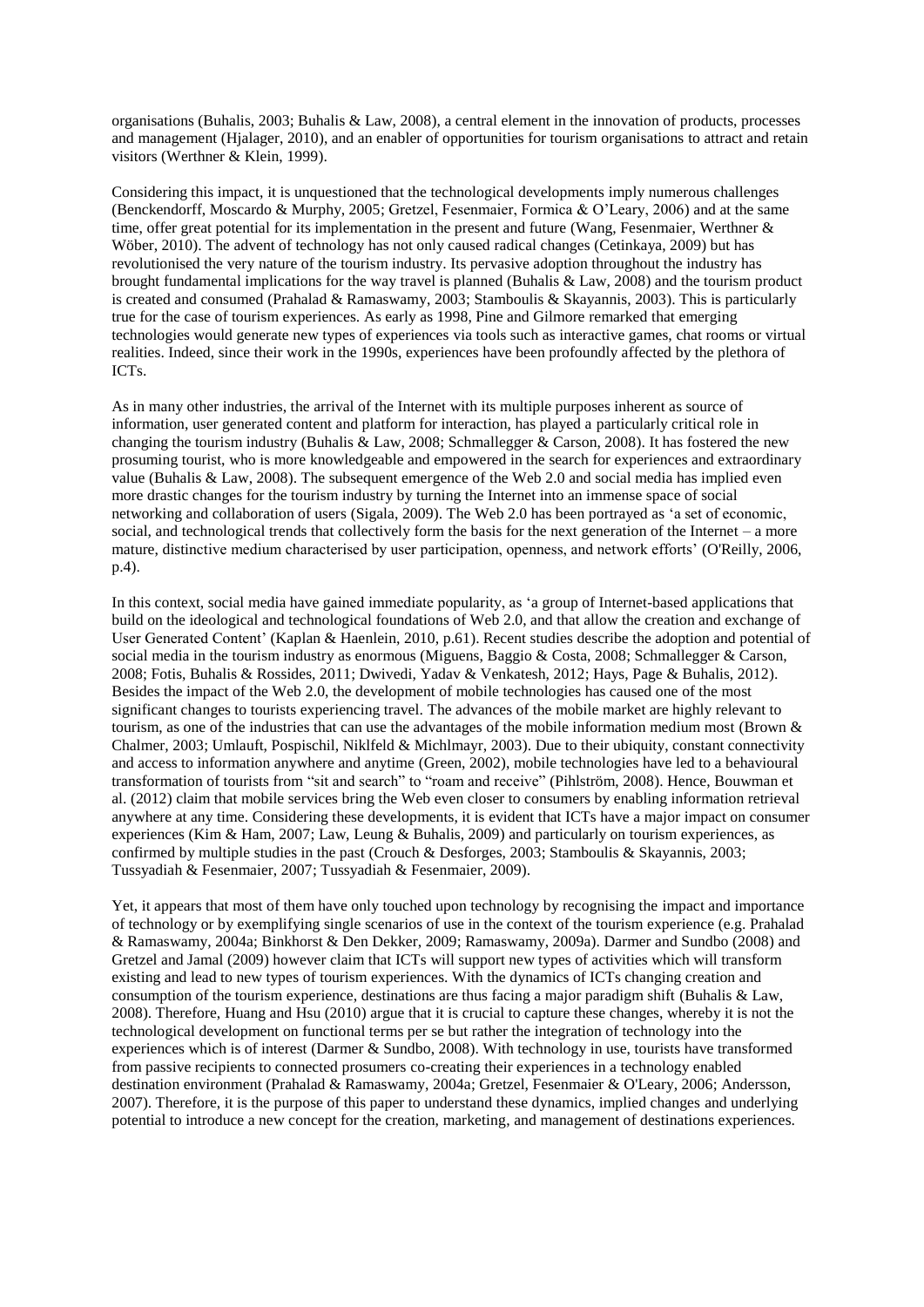# **3. CONCEPTUALISING TECHNOLOGY ENHANCED DESTINATION EXPERIENCES**

#### **3.1. Co-creating Destination Experiences**

In the context of destinations, marketing and management have mainly focused on targeting the products and services a destination has to offer to a mass market [\(King, 2002\)](#page-14-12). Hitherto, DMOs have predominantly been operating in traditional processes, driven by political, governmental and regional interests to balance the needs of stakeholders [\(Buhalis, 2000\)](#page-13-0), while ignoring the needs and wants of consumers. Nevertheless, due to the proclaimed shift in the relationship between providers and consumers [\(Prahalad & Ramaswamy, 2004a\)](#page-15-6), the dynamics of the market have changed. It is critical to overcome conventional strategies, avoid serial production of experiences and allow for more freedom and meaningful experiences in an equal relation between tourists and the destination [\(Richards & Raymond, 2000\)](#page-15-15). With tourists being able to choose from a wide range of destinations competing worldwide, destination need new strategies to accommodate these changed conditions to create contemporary, compelling experiences.

Yet, [King \(2002\)](#page-14-12) argues that despite common claims that more consumer-centric approaches have been adopted, most DMOs are still slow to adapt to these changed conditions. Until recently, tourism was dominated by a company-centric view in which tourists were allocated a passive role and neglected in the design and creation of experiences [\(Ek, Larsen, Hornskov & Mansfeldt, 2008\)](#page-14-24). However, with consumers taking over the process of co-creation [\(Boswijk et al., 2007\)](#page-13-11), destinations need to realise that conventional experience creation processes have become obsolete. As a result, the rules of the game have changed and new realities for destination marketing have emerged, which create a completely new point of departure upon which DMOs now need to act [\(King, 2002\)](#page-14-12). Thus, for destinations to succeed it is critical to fully understand a) *who* is *how* involved in the cocreation of experiences and value, and b) *where* and *how* experiences can be co-created in the context of a destination.

The starting point for DMOs is to acknowledge the individual tourist as key to adding value to the experience [\(Binkhorst & Den Dekker, 2009\)](#page-13-8). Tourism organisations need to abandon their outdated approaches of targeting a mass market, abdicate their role as the experience producer, and manage to involve tourists in co-creating the destination experiences instead [\(King, 2002\)](#page-14-12). Destinations need to realise the creative potential of making tourists active participants in the destination setting. This implies that not only tourists are actively, dynamically and creatively involved in the experience but the destination itself needs to find creative ways to allow for such experiences to occur [\(Richards & Raymond, 2000\)](#page-15-15). To fully embrace this dynamic, tourists therefore need to be recognised in multiple roles as co-producers of the experience [\(Prahalad & Ramaswamy, 2004a\)](#page-15-6), co-creators of value [\(Ek et al., 2008;](#page-14-24) [Payne et al., 2008\)](#page-15-20), and co-constructors of the experience space [\(Mossberg, 2007\)](#page-15-12). For the specific context of destinations, this implies that tourists do not only create their own experiences but become central in the creation of the overall tourist space, i.e. the destination, they are immersed in.

Tourists do not experience the destination space in isolation but rather interact with tourism suppliers, their friends and families and other co-consumers in a dynamic experience co-creation space. Thereby, coconstruction of the destination space occurs when tourists are co-creating on a collective level through tourist practices, performances, events, activities or learning experiences they are participating in. Examples of cocreation practice include geocaching, an interactive co-creation experience in a destination space performed by co-consumers; or culinary trails and events across a destination which allow tourists to play an active part in the event and thereby become co-creators of the experience and the overall experience space themselves. In light of this development, [Tung and Ritchie \(2011, p.1369\)](#page-16-6) underline that DMOs should 'facilitate the development of an environment (i.e., the destination) that enhances the likelihood that tourists can create their own memorable tourism experiences'. As destinations can only create prerequisites for an experience, they need to facilitate a space that is attractive and compelling and allows for valuable experiences to be created [\(Prahalad &](#page-15-23)  [Ramaswamy, 2003\)](#page-15-23). This space should constitute an interactive forum for multiple players, with the tourism consumer as the focal point of the experience, who co-creates with tourism suppliers and co-consumers the experience, value and space in the specific context of the destination, see Figure 1.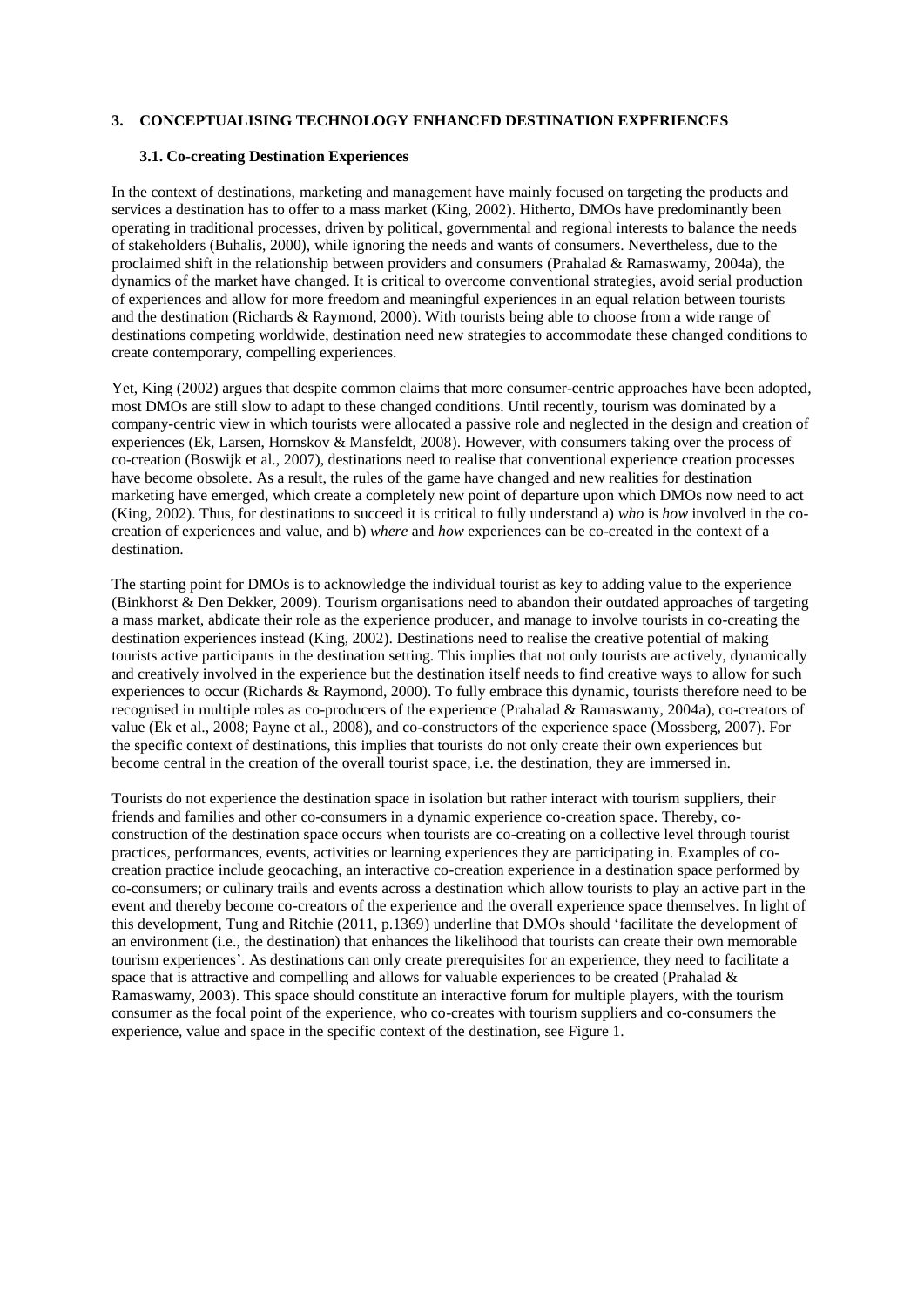

Fig. 1. Co-creating the destination experience. Source: Based on Prahalad &Ramaswamy, 2004a, p.11.

Facilitating the experience co-creation space is paramount for destinations to allow tourists to create experiences and in turn value, which which is key to fostering growth and innovation, and unravel sources of competitive advantage [\(Shaw, Bailey & Williams, 2011\)](#page-15-28). This is of particular importance to destinations, which by their very nature operate in a highly competitive market [\(Hudson & Ritchie, 2009\)](#page-14-2). With the proliferation of destination choices [\(Buhalis, 2000\)](#page-13-0), it is more important than ever before for DMOs to innovate by providing compelling experience and value propositions. For this reason, experience co-creation has been proposed as indispensable to developing a zone of differentiation and value creation [\(Ramaswamy & Gouillart, 2008\)](#page-15-18).

Nevertheless, [Pine and Gilmore \(1999\)](#page-15-5) warn that with experience propositions becoming multiplied, only those continuously creating innovative experiences will be able to remain in the market. As the concept of experience co-creation is gaining popularity in the tourism industry [\(Binkhorst & Den Dekker, 2009\)](#page-13-8), it can be argued that co-creation represents the new benchmark of experience creation. Although still novel in thought and application, tourism businesses need to find more innovative ways to add value to co-creation in order to stand out from the competition. This is particularly essential for destinations which, due to the dynamic and fast changing nature of the tourism industry, must innovate at an accelerated pace [\(Zach, Gretzel & Xiang, 2010\)](#page-16-14).

Beyond traditional co-creation, this paper posits that technology needs to be considered as *the* key instrument to innovate and enhance co-creation and thereby create richer experiences and add value for the consumer. [Buhalis](#page-13-17)  [and Law \(2008\)](#page-13-17) state that technology is an integral element for the competitiveness of businesses in the tourism industry, which is supported by [Cetinkaya \(2009\)](#page-13-19) an[d Zach et al. \(2010\)](#page-16-14) who affirm that the adoption of emerging ICTs provides a main source of competitive advantage. In line with [van Limburg \(2012\)](#page-16-15), the cocreation space must be open for the opportunities brought by emerging technologies through which competitiveness by better co-creation of value can be achieved [\(Shaw et al., 2011\)](#page-15-28). To take the lead in experience creation, DMOs need to not master co-creation, and additionally, realise the potential of technology as a strategic instrument to co-create enhanced destination experiences and distinct value.

# **3.2. Technology Enhanced Destination Experiences**

ICTs become increasingly implemented in the co-creation of tourism experiences. As previously indicated, technology has drastically affected DMOs in the ways in which business is conducted and above all, how consumers interact with the organisation [\(Buhalis, 2003\)](#page-13-16). The Internet in particular holds great potential as a vehicle for co-creation, as a facilitator that allows tourists to better communicate and interact [\(Buhalis & Law,](#page-13-17)  [2008\)](#page-13-17) and destinations to establish closer relationships with their consumers [\(Buhalis & Licata, 2002\)](#page-13-23). Numerous studies (e.g[. Tussyadiah & Fesenmaier, 2007;](#page-16-2) [Binkhorst & Den Dekker, 2009;](#page-13-8) [Gretzel & Jamal,](#page-14-3)  [2009;](#page-14-3) [Tussyadiah & Fesenmaier, 2009\)](#page-16-1) attest that ICTs support experience co-creation in a number of different ways.

For instance, websites, portable city guides, travel guides, virtual life or hotel room enhancement (Binkhorst & [Den Dekker, 2009\)](#page-13-8) are all cutting-edge examples of technology enhancing the experience. From the variety of ICTs available, the Web 2.0 can be considered as one of the most relevant technological developments in relation to co-creation, as according to [Sigala \(2009, p.1345\)](#page-16-12), it 'enables online consumers to become co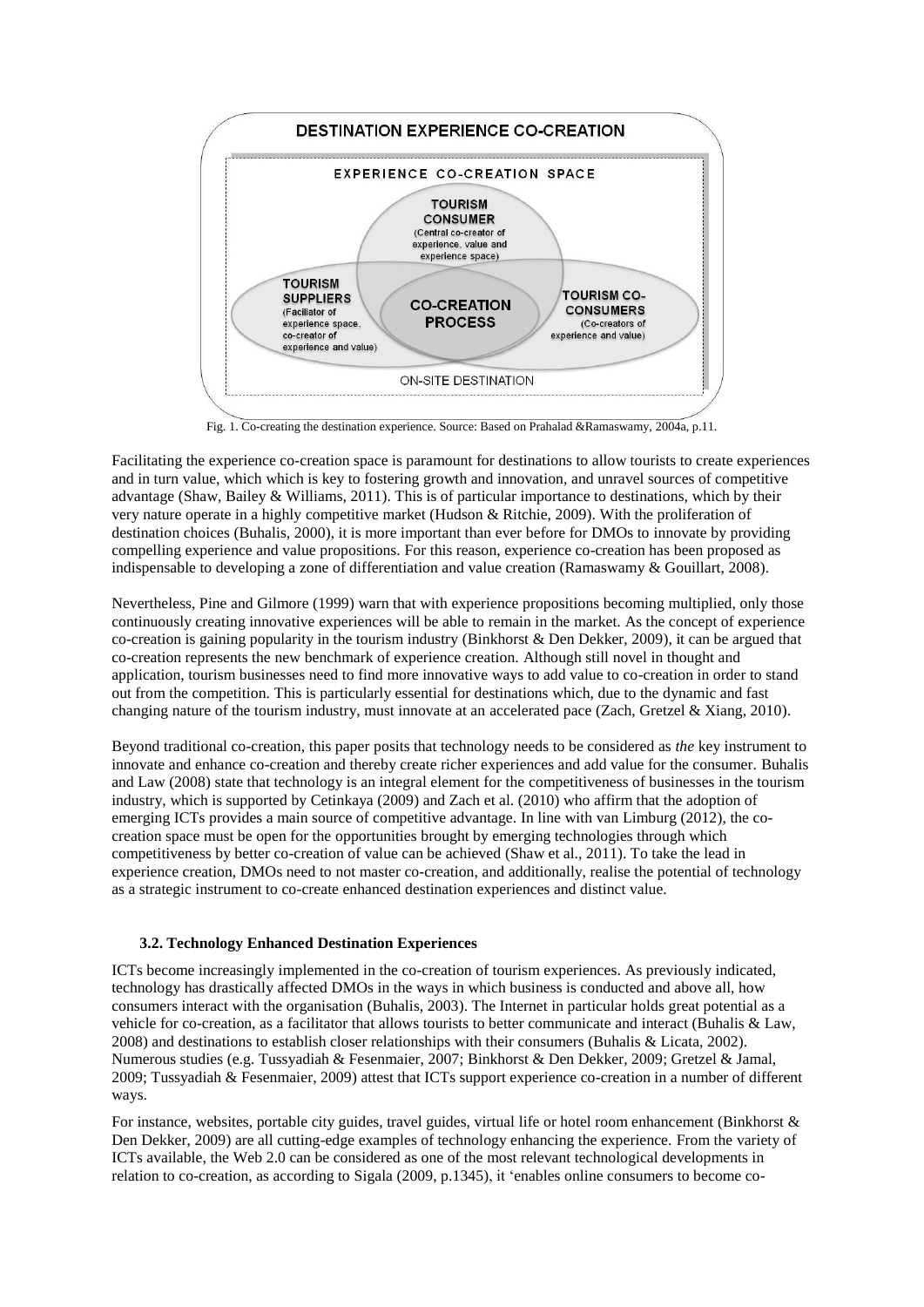marketers, co-producers, and co-designers of their service experiences by providing them a wide spectrum of value'. The plethora of social interaction tools available on Web 2.0, including blogs, videos, wikis, fora, chat rooms or podcasts, encourage individuals to co-create their experiences with others more than ever before [\(Ramaswamy, 2009a\)](#page-15-16). [Dwivedi et al. \(2012\)](#page-13-20) highlight that particularly social media sites, such as Facebook, YouTube, Twitter or Flickr, enable DMOs and tourists to build a platform to interact, comment and share their experiences, and build a sense of experience community [\(Hays et al., 2012\)](#page-14-19).

With new forms of ICTs emerging over the coming years, co-creation is expected to flourish even more (Etgar, [2008\)](#page-14-25). Thus, the question is not whether technology impacts on the experience [\(Buhalis & Law, 2008;](#page-13-17) [Law et](#page-14-22)  [al., 2009\)](#page-14-22), but rather, how technology changes the destination experience and how to use its full potential to enhance the co-creation of destination experiences, generate added value and in turn competitive advantage. In order to act upon this change, DMOs need to understand the use of ICTs in experience co-creation. For this purpose, this paper suggests to compartmentalise the experience creation process to develop a detailed understanding of a) *where* and b) *how* to use technology alongside the different stages of travel to enhance the experience co-creation.

## *Technology Enhanced Experience Co-Creation Space*

By integrating technology, this paper posits that experience co-creation is taken to a whole new dimension. Due to the increasing force of the Internet, ubiquitous connectivity of mobile technologies, and engaging nature of social media, there is now evidence that interactions between companies and individuals have 'exploded on an unprecedented scale everywhere in the value creation system' [\(Ramaswamy, 2009a, p.17\)](#page-15-16). This means that ICTs, by accompanying the tourist with any device, anywhere, anytime, are dispersing interactions by introducing new possibilities to co-create experiences everywhere along the value creation system, i.e., the whole customer journey. The tourism experience has been widely represented as a multi-phase phenomenon in terms of its chronological or temporal nature [\(Clawson & Knetch, 1966;](#page-13-24) [Arnould & Price, 1993;](#page-13-25) [Craig-Smith &](#page-13-26)  [French, 1994\)](#page-13-26). Hence, the experience is not restricted to a single service encounter on-site but consists of a pre, during and post travel stage [\(Stickdorn & Zehrer, 2009\)](#page-16-16). For destinations this implies that the experience begins long before the actual encounter in the experience space, i.e. destination, and continues long after the return of the tourist to the home environment [\(Green, 2002;](#page-14-20) Gretzel, [Fesenmaier, Formica, et al., 2006;](#page-14-16) [Gretzel,](#page-14-23)  [Fesenmaier & O'Leary, 2006;](#page-14-23) [Gretzel & Jamal, 2009;](#page-14-3) [Tussyadiah & Fesenmaier, 2009;](#page-16-1) [Huang, Backman &](#page-14-26)  [Backman, 2010;](#page-14-26) [Fotis et al., 2011\)](#page-14-18).

Technologies are central to the whole journey, as they accompany the tourist from the anticipatory stage, through the destination on-site, to the recollection phase [\(Gretzel & Jamal, 2009;](#page-14-3) [Tussyadiah & Fesenmaier,](#page-16-1)  [2009\)](#page-16-1). In this process, ICTs support tourists throughout various activities, such as preliminary information search, comparison, decision making, travel planning, communication, retrieval of information and post-sharing of experiences. Depending on their respective needs, tourists employ a wide range of tools, such as websites, travel blogs, recommendation systems, virtual communities or mobile technologies to facilitate and enhance these actions [\(Gretzel, Fesenmaier & O'Leary, 2006;](#page-14-23) [Buhalis & Law, 2008\)](#page-13-17). With technology being present in all stages, the traditional experience co-creation space, as postulated b[y Prahalad and Ramaswamy \(2004a\)](#page-15-6), hence undergoes a significant change. Beyond the co-creation space on-site, ICTs unclose a new space in the pre- and post-travel stages, where the destination, tourism suppliers, tourists and networks of consumer communities interact, not only in a physical but also in a virtual experience co-creation space.

### *1. Pre Travel: Virtual Experience Co-Creation*

According to [Gretzel and Jamal \(2009\)](#page-14-3), the pre-phase is characterised as an actively involved and socially intense phase. Due to the emergence of the Internet, social media, and virtual worlds tourists are able to experience and assess a destination before their physical travel. Social media, such as Facebook, YouTube or TripAdvisor, allow individuals to experience the destination and live experiences of other consumers, using both their own social circles and unknown co-consumers. Moreover, virtual environments, among the most popular, Second Life, have become attractive platforms for destinations to represent products and services in a threedimensional online world [\(Huang et al., 2010\)](#page-14-26). The embodiment through avatars enables tourists to experience the destination in the pre- or post-phases of their holiday [\(Gretzel & Jamal, 2009\)](#page-14-3). The pre-travel phase is crucial as tourists explore, seek inspiration and interact with the destination. [Huang et al. \(2010\)](#page-14-26) thus emphasise the opportunities for destinations to use technology to facilitate immersive virtual environments in which they can co-create with consumers and thereby enhance their experiences already before their journey commences.

#### *2. On-site Destination: Physical and Virtual Experience Co-Creation*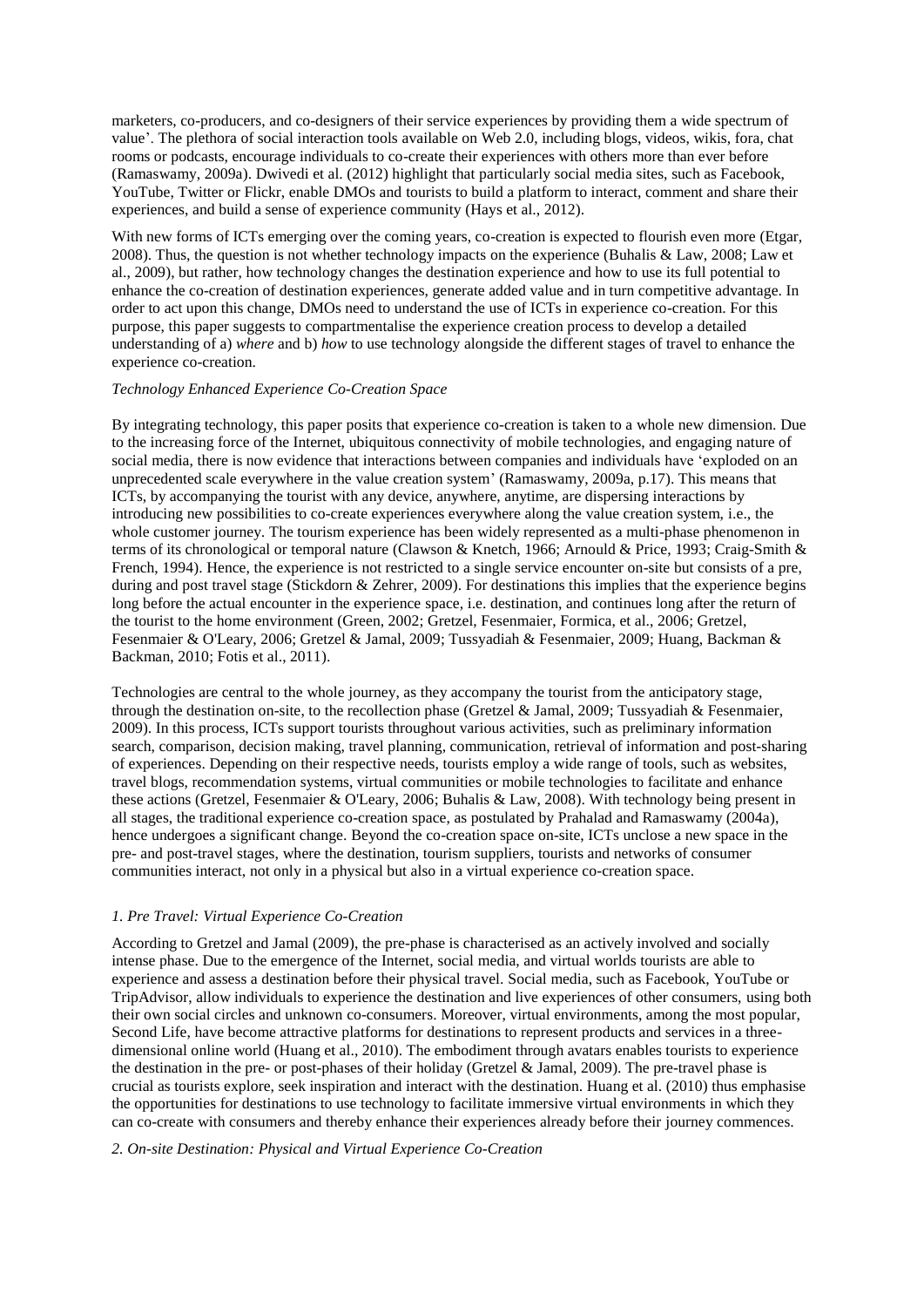The actual travel phase, often referred to as the on-site phase in the physical tourism destination, is determined by the tourist being on the move. Different technologies come into use while the tourist is on the move, in transit or at the destination. The increased mobility and availability of ICTs have particularly rendered mobile technologies key tools [\(Egger & Jooss, 2010\)](#page-13-27), as these enable information retrieval anywhere and anytime [\(Balasubramanian, Peterson & Jarvenpaa, 2002\)](#page-13-28). Mobile technologies, such as location based services, offer instant access to information, videos or recommendation sites relevant to the current location, which are crucial for destinations to connect, assist, and engage with the tourist in the online environment on-site [\(Green, 2002\)](#page-14-20).

The connection to social media sites such as Twitter allows tourists to engage with the wider public in real time, share current conditions in the destination and raise particular demands, which destinations can address by cocreating with them virtually. Moreover, mobile devices such as smart phones allow tourists not only to take a photo for themselves but immediately share their experiences with others while experiencing them [\(Green,](#page-14-20)  [2002\)](#page-14-20). Destination experiences hence reach new levels of interaction. While being immersed in the physical destination setting, tourists not only co-create their experiences with their immediate surrounding but also engage with physically distant environments in which they share and interact with friends, peers, tourism providers, locals and other consumers. The on-site phase can thus be considered to be the most intriguing phase for DMOs, with multiple levels of engagement that allow destinations to co-create experiences with the tourist in the physical and virtual setting at the same time.

# *3. Post-Travel: Virtual Experience Co-Creation*

In the post-travel stage, technologies help tourists enhance the experience through recollection and remembering previously undergone travel. Social media such as blogs or social networking sites play a critical part in encouraging tourists to interact and share their experiences online [\(Gretzel & Jamal, 2009\)](#page-14-3). [Tussyadiah and](#page-16-1)  [Fesenmaier \(2009\)](#page-16-1) argue that technologies that allow for sharing multimedia content such as photographs and videos, with others are of great importance. Likewise, travel review websites, such as TripAdvisor, play an important part for tourists by post-sharing their experiences, views, recommendations and suggestions with likeminded individuals [\(Gretzel, Yoo & Purifoy, 2007\)](#page-14-27). The post-travel stage is therefore critical for destinations to engage with former tourists in order to co-create their lived experiences [\(Gretzel & Jamal, 2009\)](#page-14-3). While reconstructing past experiences, this stage simultaneously demarcates the beginning of the dreaming stage of the next travel, where ideas and inspiration for future holiday destinations are gathered [\(Fotis et al.,](#page-14-18)  [2011\)](#page-14-18).

#### *Conceptual Model: Technology Enhanced Destination Experiences*

ICTs have drastically changed the nature of the tourism experience by empowering co-creation and extending the space in which experiences can be co-created. Elaborating on the foregone discussion this paper proposes a novel and holistic conceptualisation of *Technology Enhanced Destination Experiences*, in Figure 2. The key contribution of this model lies in a) the recognition of an extended destination experience co-creation space (pre, during, post travel), b) the distinction of two levels of co-creation (physical and virtual co-creation) and c) multiple levels of engagement, i.e. the destination with the tourism consumer, tourism suppliers, the social network, and co-consumers.



Fig. 2. Conceptual model technology enhanced destination experiences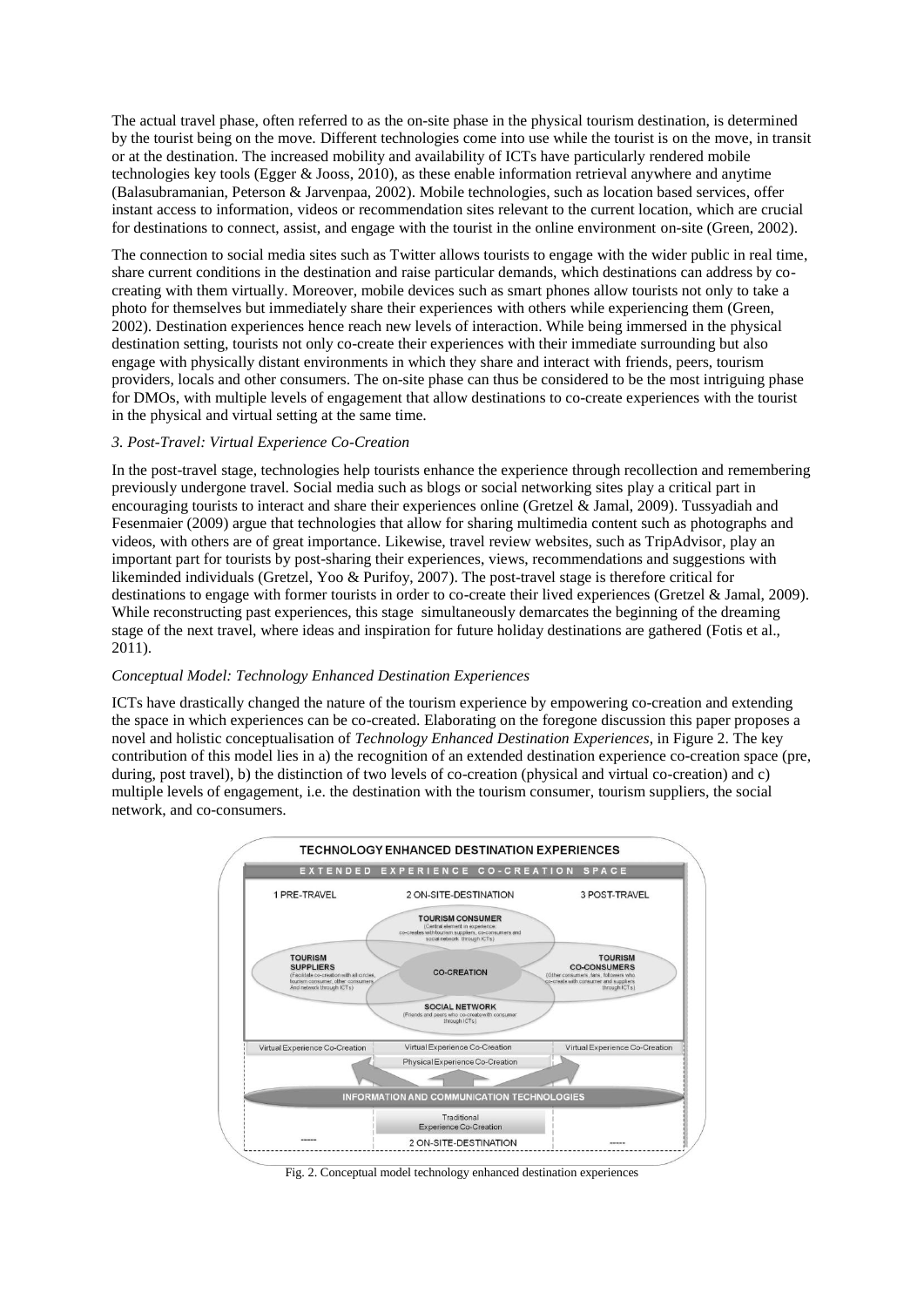#### *a) Extended Experience Co-Creation Space*

This paper goes beyond the traditional understanding of co-creation, conceptualised as taking place on a marketplace within the physical destination space [\(Prahalad & Ramaswamy, 2004a\)](#page-15-6). An extended experience co-creation space is proposed that also includes co-creation processes in the pre-travel and post-travel stages. [Inversini and Buhalis \(2009\)](#page-14-28) affirm that with the advent of the Internet, geographical and cultural boundaries have continuously dissolved and have enabled human beings to experience tourism products and destinations without actually being in the place [\(Buhalis & Law, 2008\)](#page-13-17). By using technology, experiences are no longer only created in the tourist space, but also in the context of everyday life, reflecting both the anticipatory and recollection stage of the tourist experience in the mundane environment [\(Tussyadiah & Fesenmaier, 2009\)](#page-16-1). This has caused a major compression of space and time [\(Tussyadiah & Fesenmaier, 2009\)](#page-16-1) and a blurring of boundaries between home and away [\(Uriely, 2005;](#page-16-3) [Gretzel & Jamal, 2009\)](#page-14-3). This de-differentiation leads to the recognition of an overall experience co-creation space by considering the pre- and post-travel stages as an extension of the on-site destination experience. As more dynamic views of time and space are needed in the tourist experience [\(Ek et al., 2008\)](#page-14-24), this paper suggests that by using ICTs as a facilitator, DMOs now operate in an extended physical and virtual experience co-creation space.

### *b) Physical and Virtual Co-Creation*

This conceptualisation suggests that there exists a virtual space not only in the pre-travel and post-travel stages but also in the on-site stage. With the adoption of mobile services, tourists are connected to virtual channels, which add a virtual layer to their physical movement in the destination. The on-site destination experience is hence no longer limited to engagement with the immediate physical surrounding. Rather, it involves an interaction with the virtual environment of the tourist, including a network of friends, tourism suppliers and coconsumers, who are all inter-connected and co-create the destination experience together. This implies great opportunities for DMOs to enhance on-site experiences in two ways. First, by engaging with tourists through virtual platforms, DMOs can identify potential tourists' needs and co-create by virtually providing real-time and personalised information or recommendations to enhance tourists' physical destination experience. As tourists are less willing to wait or accept delays [\(Buhalis & Law, 2008\)](#page-13-17), providing them with information at the right time in the right place thus constitutes an invaluable enhancement of the experience. Second, DMOs can gather information in the virtual space and use it for enhancing experiences in the physical space. For instance, by connecting with Foursquare, DMOs can use tourists' check-ins to create surprise and incentives in the physical destination experience. Considering these differences in the use of co-creation spaces, this paper conceptually distinguishes between a physical and a virtual co-creation space.

#### *c) Multiple Levels of Engagement*

As technology unfolds new spaces of co-creation, multiple individuals become connected. The use of Web 2.0 technologies has particularly facilitated a collective virtual space in which the tourist consumer is connected with a whole network of people, including friends, family and peers. In addition to familiar individuals, the tourist consumer is also connected to a wider social network of followers, visitors, tourists and fans, who enjoy engaging, interacting and sharing experiences about a particular destination. With ICTs in place, this paper puts forward multiple levels of engagement which go beyond the dual business-to-consumer (BC2) or consumer-toconsumer (C2C) terminology. This is in line with [Prahalad and Ramaswamy \(2004b\)](#page-15-29) who argue that with increasing levels of interaction, I2N2I, a flow from individuals to the nodal firm and its network and back to the individual, needs to be recognised. In this vein, DMOs need to exploit the potential of multiple levels of engagement by bringing the network of individuals associated with the destination together and encouraging them in the co-creation of their destination experiences.

## **4. IMPLICATIONS FOR DMOs**

The new conceptualisation aims to provide DMOs with a better understanding of how two recent paradigm changes give rise to a new concept, namely Technology Enhanced Destination Experiences, for the marketing and management of destinations. It illuminates how these developments have affected the conditions of destination experience creation and suggests how DMOs can use the full potential of co-creation and technology to become leaders in the facilitation of successful destination experiences. Having stressed the necessity to move from tourism products to services and to providing experiences (Experience Economy), onwards to the recognition of the consumer who actively co-creates experiences with the destination (Experience Co-Creation), the next crucial step is to innovate by facilitating and enhancing experience co-creation through technology (Technology Enhanced Experience). This leads to new perspectives for the practice of marketing and management of destination experiences. As a core element of the tourism industry, destinations need to embrace the opportunities offered by emerging ICTs and start facilitating an extended destination experience space on both physical and virtual levels. In contrast to conventional, i.e., non-technology-enabled experiences, the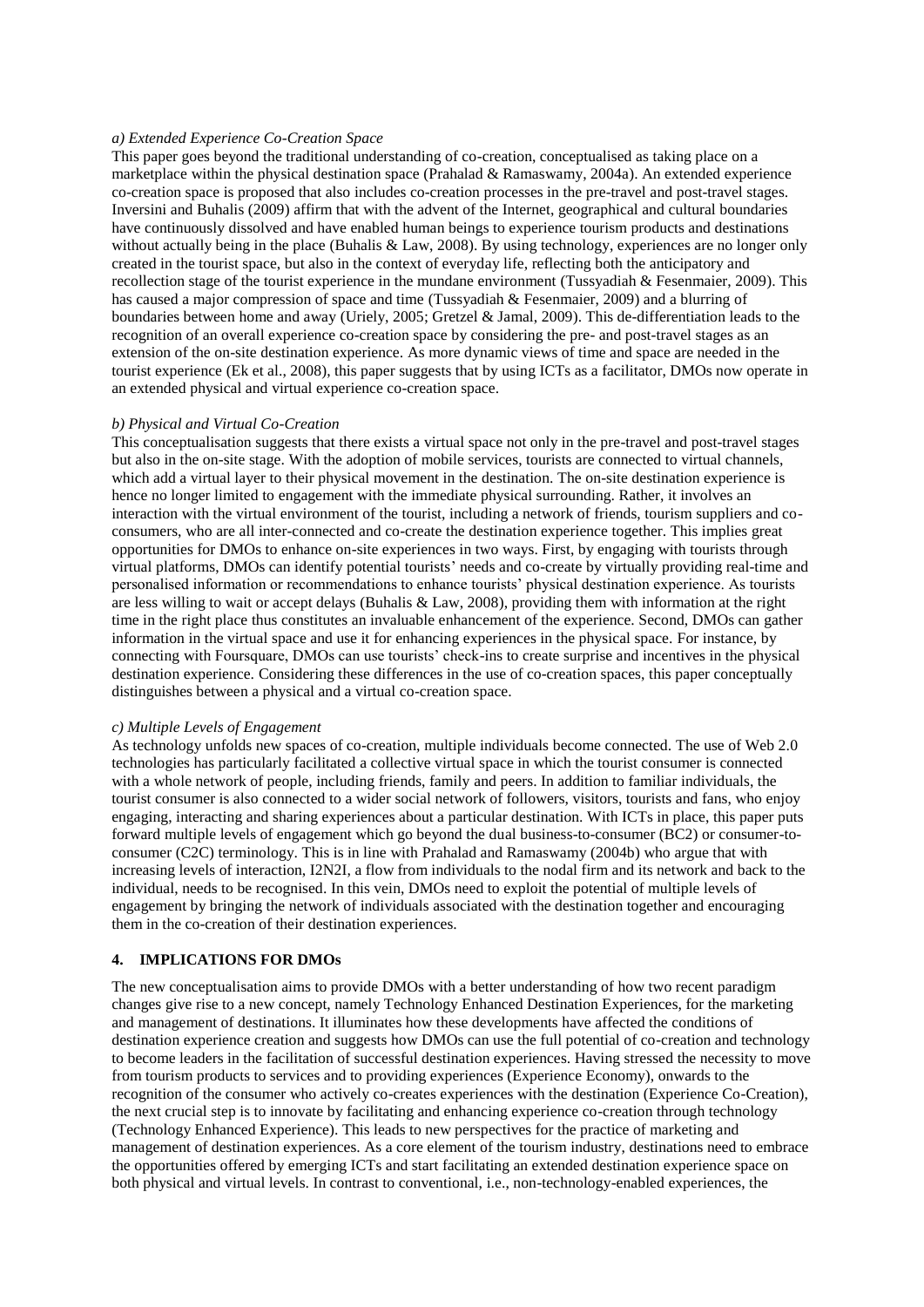integration of ICTs will help tourists co-create better experiences [\(Prahalad & Ramaswamy, 2004a\)](#page-15-6), generate richer experiences [\(Tussyadiah & Fesenmaier, 2007\)](#page-16-2) and have more personalised experiences [\(Niininen,](#page-15-30)  [Buhalis & March, 2007;](#page-15-30) [Sandström, Edvardsson, Kristensson & Magnusson, 2008\)](#page-15-31), which will lead to added value for the tourist and in turn competitive advantage for the destination.

Technology hence needs to be regarded as the key instrument for strategic innovation of co-creation and competitive positioning. It is crucial that DMOs still focus on their core competencies, products and experiences, but in addition to that, utilise ICTs in order to maximise and enhance the co-created experience. The role of the destination as the facilitator of the physical co-creation space remains the same. What has changed significantly, however, are the multiple spaces, levels of engagement and networks of interaction that can now be exploited by DMOs.

To further strengthen the understanding and implications of Technology Enhanced Destination Experiences for destination practice, this paper wants to draw attention to a number of current best practice examples in the industry. *Thailand* can be considered as a best practice example of a technology enhanced destination experience in the virtual co-creation space, both pre- and post-travel. The Thailand DMO's website features tools such as videos, images and user-generated stories that particularly enhance the virtual pre-travel experience by inspiring, pre-living experiences and encouraging individuals to come to Thailand. Additionally, Thailand focuses on consumer-to-consumer co-creation by means of storytelling to engage tourists in their posttravel phase to remember and share their experiences and at the same time allow prospective tourists in their pre-travel stage to get inspired by real-life stories. *Montreal* can be named as a second best practice example, as it features an interactive video on the website which takes tourists through different destination experiences. As tourists actively guide and interact with the video, a high level of consumer involvement and co-creation with the destination is achieved. The integration of interactivity not only enables the users to find better information but makes them more engaged and inspired while increasing the likelihood of the destination visit.

Besides these examples, a number of further destinations need to be mentioned. For instance, *Las Vegas* provides creative personal itineraries and idea generators, *New Zealand* provides an interactive Trip planner with integrated maps, price ranges, and types of activities to choose from. Co-creation on a consumer-toconsumer level is specifically encouraged by destinations such as *Vancouver,* which exemplifies the value of customer engagement by integrating Tripadvisor in their website. Similarly, the *Canadian DMO* website focuses on facilitating customer-to-customer engagement with a feature called "Explore Canada like a local" which allows tourists to gather advice from locals and travellers who know Canada. In this regard, *Visit Sweden* can be named as leader in co-creation among consumers by developing a platform called "Community of Sweden", which is entirely consumer-led and allows them to interact and share experiences about their destination online.

While the majority of DMOs using ICTs focus on virtual pre-travel and post-travel elements, there is also increasing evidence of destinations embracing the virtual co-creation space on-site. Prominent examples include *VisitEngland* offering the "Enjoy England" travel application, which allows tourists to gather ideas and personalise their search according to indoor/outdoor activities, must-see places and budget available. By allowing direct connection to Facebook and Twitter, the live experience in the destination can be shared with the social network of friends, families and followers. In a similar vein, *Hong Kong* provides a mobile application named "DiscoverHongKong Mobile App Series", which was one of the first travel applications worldwide to integrate augmented reality technology. Moreover, *VisitBritain* offers "LoveUK", a mobile application which is completely consumer generated by listing the top 100 locations of the UK ranked by tourist's Facebook checkins. Hence, *VisitBritain* places travel suggestions in the hands of tourism consumers who co-create by determining the must-see places of a destination through their collective behaviour and preferences.

The ways in which the above DMO's realise Technology Enhanced Destination Experiences demonstrates the importance of implementing ICTs to engage, co-create and enhance the overall destination experience throughout all stages, before, during and after travel. As leading destinations adopt ICTs, it is increasingly important for all other destinations to keep up with the dynamics of the market and innovate to remain competitive. Therefore, destinations not yet embracing ICTs in the creation of their experiences need to act as the future of the innovative destination lies in the creation of technology enhanced experiences.

# **5. CONCLUSION**

The notion of creating experiences has become paramount for successful destination marketing and management. Considering that the competitiveness of destinations heavily relies on minimising the interchangeability and replicability of tourism products and services and on maximising the creation of rich experiences [\(Pine & Gilmore, 1999\)](#page-15-5), it is crucial for DMOs to gain an in-depth understanding of the paradigm shifts changing the conditions they are operating in. To that end, the present paper set out to introduce and conceptualise Technology Enhanced Destination Experiences. In reviewing the theoretical background of the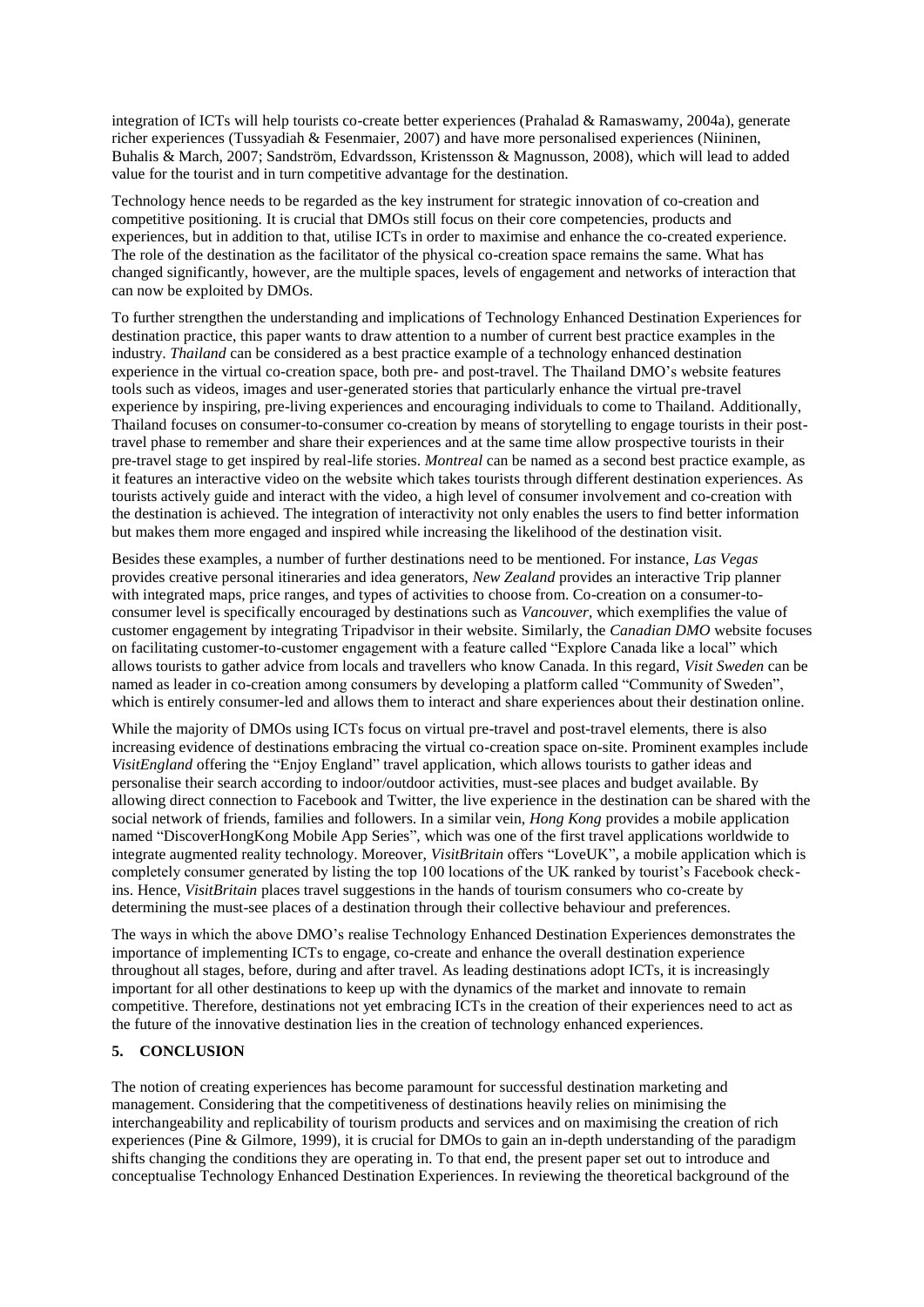experience economy, experience co-creation and ICTs, the paper has recognised two major shifts are profoundly changing the nature of experiences and transforming how destinations will create experiences: a) tourists are cocreating their own experiences, and, b) technology can be used to co-create enhanced experiences. This paper aimed to address questions that are critical for destinations wanting to understand this new phenomenon on multiple levels, by answering *who* is co-creating, *where* co-creation occurs and *where* and *how* technology comes into play in the co-creation of enhanced destination experiences.

Whilst most literature to date has focused on the creation of experiences on-site, this paper goes further to suggest that through technology experience co-creation can reach a new level. By introducing the novel concept of *Technology Enhanced Destination Experiences* it is argued that the plethora of ICTs, particularly those enabled by mobile technologies and social media platforms, allow DMOs to not only co-create experiences in the physical destination space on-site but to extend experience co-creation into a virtual space. This leads destinations to operate in a new multi-phase experience co-creation space of a physical and virtual nature in the pre-/during-/post- stages of ravel. The paper concludes that technology thus needs to be understood as the main source of innovation, strategic differentiation and competitive advantage for the successful co-creation of experiences in the future. Technology is the key instrument for destinations to foster co-creation in multiple experience spaces, multiple levels of engagement and networks of interaction enabling richer, more personalised experiences and distinct value for the tourist. The successful destination of the future will therefore be the one that strategically and effectively integrates ICTs in all structures, communications and interactions to dynamically co-create technology enhanced destination experiences with tourists in all travel stages.

To conclude, as [Binkhorst and Den Dekker \(2009\)](#page-13-8) state, we are only at the beginning of experience co-creation research in tourism. This paper argued that this is even more the case in research that focuses on using ICTs to co-create enhanced experiences. This paper has contributed by providing an initial conceptualisation of *Technology Enhanced Destination Experiences*. Although by no means a final and complete conceptualisation, it introduces novel thoughts on destination experience creation that might serve as the first step in a new approach to experience creation in theory and in practice. This study undoubtedly leaves open many questions that are to be addressed in the future. Building on the conceptual propositions of this paper, an agenda for future research on technology enhanced experiences needs to be set out to both strengthen the theoretical basis and extend the implications for destination marketing and management. To develop further this new experience concept, empirical consumer-centric studies are needed to uncover how to specifically use different types of technologies to facilitate experience co-creation within destinations, and how to exploit the virtual co-creation network of tourism providers and consumers to maximise the co-creation potential for enhanced destination experiences in the future.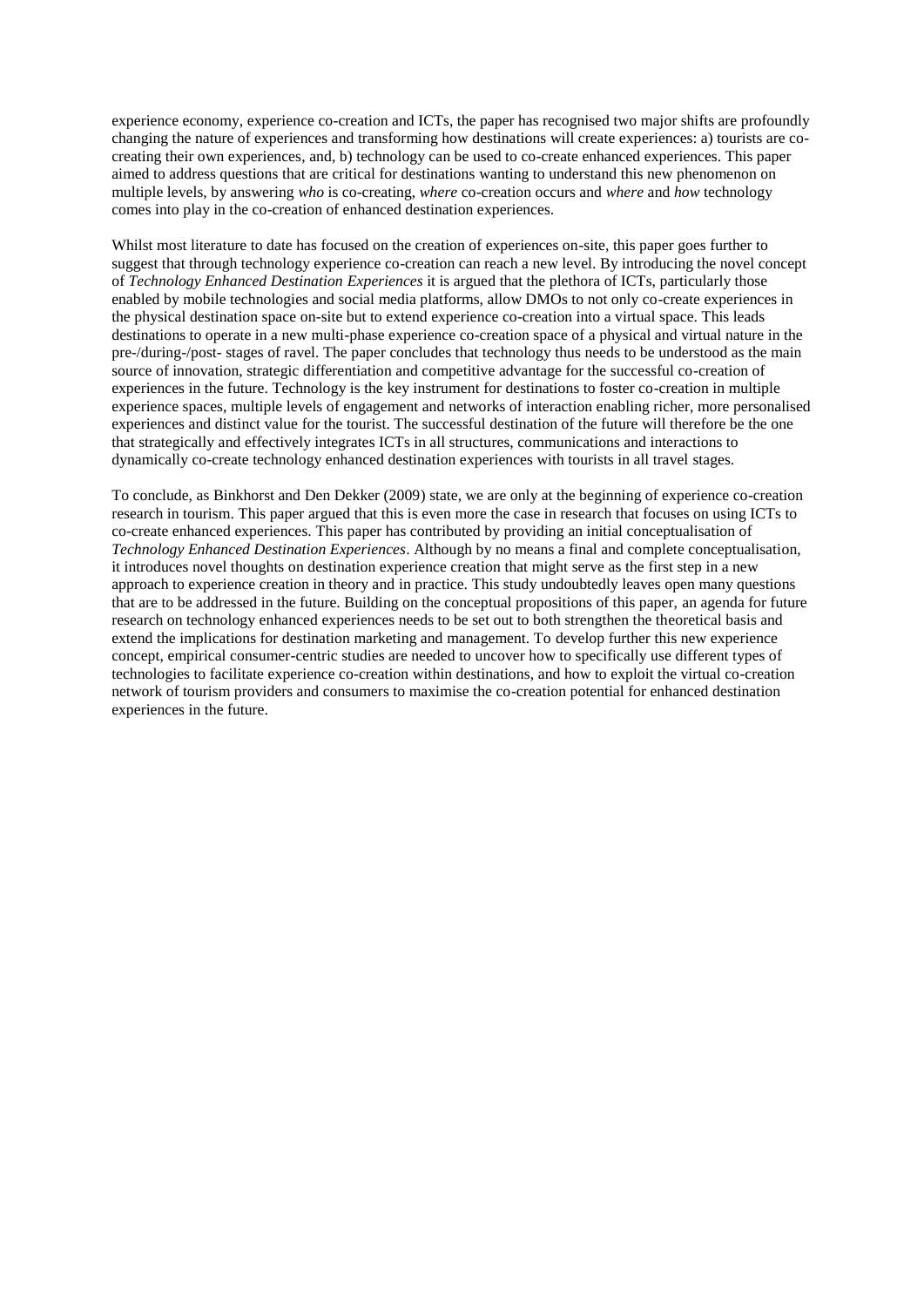### **REFERENCES**

- <span id="page-13-6"></span>Addis, M. & Holbrook, M.B. (2001). On the conceptual link between mass customisation and experiential consumption: An explosion of subjectivity. *Journal of Consumer Behaviour,* 1(1), 50-66.
- <span id="page-13-5"></span>Andersson, T.D. (2007). The tourist in the experience economy. *Scandinavian Journal of Hospitality and Tourism,* 7(1), 46-58.
- <span id="page-13-9"></span>Arnould, E., Price, L.L. & Zinkhan, G. (2002). *Consumers*. New York: McGraw-Hill.
- <span id="page-13-25"></span>Arnould, E.J. & Price, L.L. (1993). Rivermagic: Extraordinary experience and the extended services encounter. *Journal of Consumer Research,* 20(1), 24-45.
- <span id="page-13-28"></span>Balasubramanian, S., Peterson, R.A. & Jarvenpaa, S.L. (2002). Exploring the implications of m-commerce for markets and marketing. *Journal of the Academy of Marketing Science,* 30(4), 348-361.
- <span id="page-13-13"></span>Baron, S. & Harris, K. (2010). Toward an understanding of consumer perspectives on experiences. *Journal of Services Marketing,* 24(7), 518-531.
- <span id="page-13-2"></span>Beeton, S., Bowen, H.E. & Santos, C.A. (2006). State of knowledge: Mass media and its relationship to perceptions of quality. In G. Jennings & N. P. Nickerson (Eds.), *Quality tourism experiences*. Oxford: Elsevier Butterworth-Heinemann.
- <span id="page-13-18"></span>Benckendorff, P., Moscardo, G. & Murphy, L. (2005). High tech versus high touch: Visitor responses to the use of technology in tourist attractions. *Tourism Recreation Research,* 30(3), 37-47.
- <span id="page-13-12"></span>Binkhorst, E. (2006). *The co-creation tourism experience* Paper presented at the XV International Tourism and Leisure Symposium, Barcelona.
- <span id="page-13-8"></span>Binkhorst, E. & Den Dekker, T. (2009). Agenda for co-creation tourism experience research. *Journal of Hospitality Marketing & Management,* 18(2/3), 311-327.
- <span id="page-13-1"></span>Blain, C., Levy, S.E. & Ritchie, J.R.B. (2005). Destination branding: Insights and practices from destination management organizations. *Journal of Travel Research,* 43(3), 328-338.
- <span id="page-13-11"></span>Boswijk, A., Thijssen, T. & Peelen, E. (2007). *The experience economy: A new perspective*. Amsterdam: Pearson Education.
- <span id="page-13-22"></span>Bouwman, H., Carlsson, C., Lopez-Nicolas, C., McKenna, B., Molina-Castillo, F., Tuunanen, T. & Walden, P. (2012). Mobile travel services: The effect of moderating context factors. *Information Technology and Tourism,* 13(2), 57-74.
- <span id="page-13-21"></span>Brown, B. & Chalmer, M. (2003). *Tourism and mobile technology*. Paper presented at the Eight European Conference on Computer Supported Cooperative Work.
- <span id="page-13-0"></span>Buhalis, D. (2000). Marketing the competitive destination of the future. *Tourism Management,* 21(1), 97-116.
- <span id="page-13-16"></span>Buhalis, D. (2003). *Etourism: Information technology for strategic tourism management*. Harlow, UK: Prentice Hall.
- <span id="page-13-17"></span>Buhalis, D. & Law, R. (2008). Progress in information technology and tourism management. 20 years on and 10 years after the internet. The state of etourism research. *Tourism Management,* 29(4), 609–623.

<span id="page-13-23"></span>Buhalis, D. & Licata, M.C. (2002). The future etourism intermediaries. *Tourism Management,* 23(3), 207–220.

- <span id="page-13-19"></span>Cetinkaya, A.S. (2009). *Destination competitiveness through the use of information and communication technologies*. Paper presented at the European and Mediterranean Conference on Information Systems, Izmir, Turkey.
- <span id="page-13-24"></span>Clawson, M. & Knetch, J.L. (1966). *Economics of outdoor recreation*. Baltimore: Johns Hopkins.
- <span id="page-13-4"></span>Cohen, E. (1979). A phenomenology of tourist experiences. *Sociology,* 13(2), 179-201.
- <span id="page-13-26"></span>Craig-Smith, S. & French, C. (1994). *Learning to live with tourism*. Melbourne: Pitman.
- <span id="page-13-15"></span>Crouch, D. & Desforges, L. (2003). The sensuous in the tourist encounter. *Tourist Studies,* 3(1), 5-22.
- <span id="page-13-3"></span>Csikszentmihalyi, M. (1975). *Beyond boredom and anxiety: The experience of play in work and games*. San Francisco: Jossey-Bass Publishers.
- <span id="page-13-7"></span>Cutler, S.Q. & Carmichael, B. (2010). The dimensions of the tourist experience. In M. Morgan, P. Lugosi & J. R. B. Ritchie (Eds.), *The tourism and leisure experience: Consumer and managerial perspectives*, (pp. 3-26). Bristol: Channel View Publications.
- <span id="page-13-10"></span>Darmer, P. & Sundbo, J. (2008). Introduction to experience creation. In J. Sundbo & P. Darmer (Eds.), *Creating experiences in the experience economy*, (pp. 1-12). Cheltenham: Edward Elgar.
- <span id="page-13-20"></span>Dwivedi, M., Yadav, A. & Venkatesh, U. (2012). Use of social media by national tourism organizations: A preliminary analysis. *Information Technology and Tourism,* 13(2), 93-103.
- <span id="page-13-14"></span>Edvardsson, B., Enquist, B. & Johnston, R. (2005). Cocreating customer value through hyperreality in the prepurchase service experience. *Journal of Service Research,* 8, 149 -161.
- <span id="page-13-27"></span>Egger, R. & Jooss, M. (2010). Die zukunft im mtourism: Ausblick auf technologie- und dienstentwicklung. In R. Egger & M. Jooss (Eds.), *Mtourism: Mobile dienste im tourismus*, (pp. 11-25). Wiesbaden: Gabler Verlag.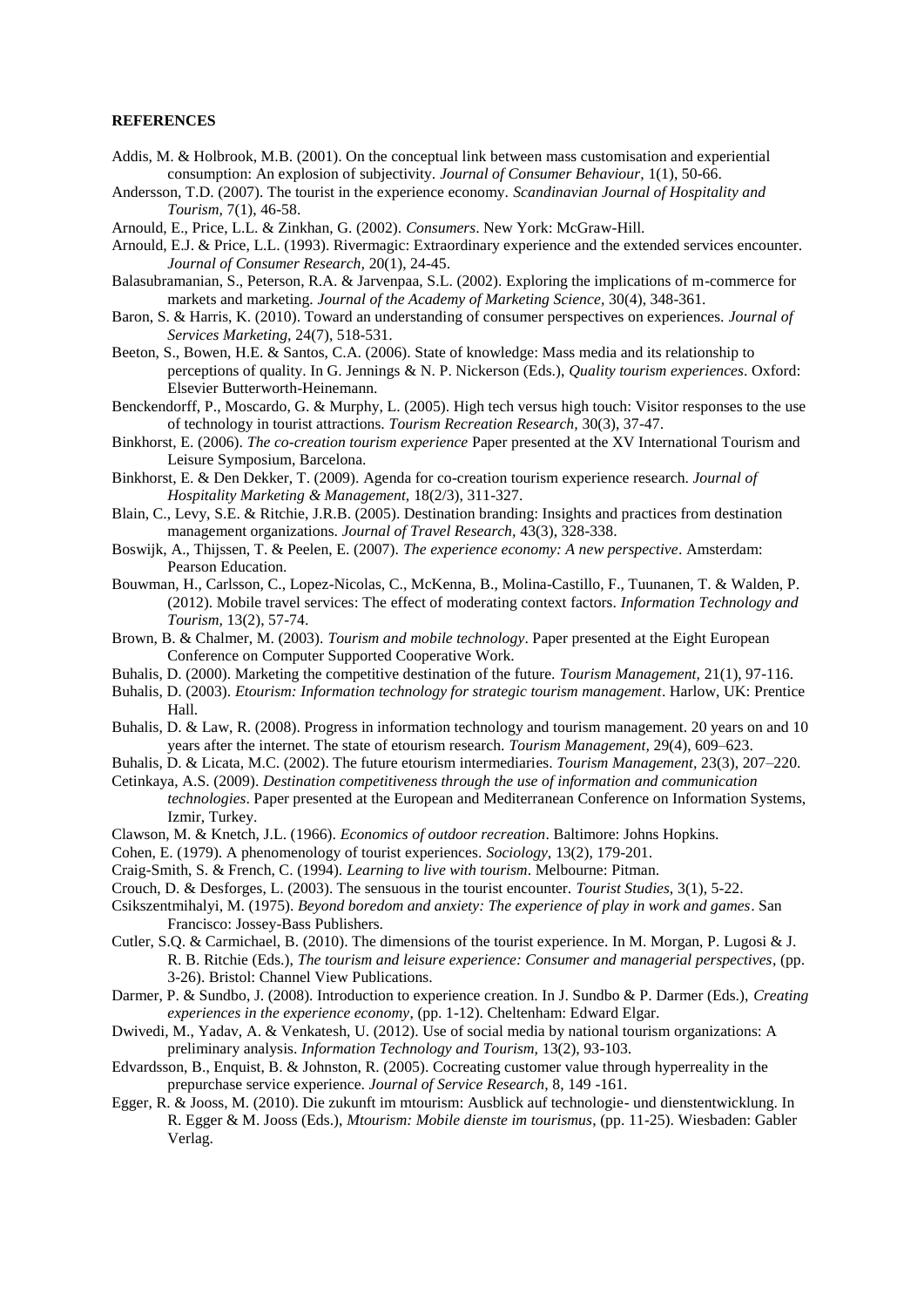- <span id="page-14-24"></span>Ek, R., Larsen, J., Hornskov, S.B. & Mansfeldt, O.K. (2008). A dynamic framework of tourist experiences: Space-time and performances in the experience economy. *Scandinavian Journal of Hospitality and Tourism,* 8(2), 122-140.
- <span id="page-14-25"></span>Etgar, M. (2008). A descriptive model of the consumer co-production process. *Journal of the Academy of Marketing Science,* 36, 97-108.
- <span id="page-14-18"></span>Fotis, J., Buhalis, D. & Rossides, N. (2011). Social media impact on holiday travel planning: The case of the russian and the fsu markets. *International Journal of Online Marketing,* 1(4), 1-19.
- <span id="page-14-1"></span>Fyall, A., Garrod, B. & Tosun, C. (2006). Destination marketing: A framework for future research. In M. Kozak & L. Andreu (Eds.), *Marketing intelligence & planning*, (pp. 75 - 86). Oxford Elsevier.
- <span id="page-14-0"></span>Fyall, A. & Leask, A. (2007). Destination marketing: Future issues - strategic challenges. *Tourism and Hospitality Research,* 7(1), 50-63.
- <span id="page-14-8"></span>Gouthro, M.B. (2010). Qualitative method research and the tourism experience a methodological perspective applied in a heritage setting. In R. Sharpley & P. R. Stone (Eds.), *Tourist experience: Contemporary perspectives*. London: Routledge.
- <span id="page-14-20"></span>Green, N. (2002). On the move: Technology, mobility, and the mediation of social time and space. *The Information Society,* 18(4), 281-292.
- <span id="page-14-16"></span>Gretzel, U., Fesenmaier, D.R., Formica, S. & O'Leary, J.T. (2006). Searching for the future: Challenges faced by destination marketing organizations. *Journal of Travel Research,* 45(2), 116-126.
- <span id="page-14-23"></span>Gretzel, U., Fesenmaier, D.R. & O'Leary, J.T. (2006). The transformation of consumer behaviour. In D. Buhalis & C. Costa (Eds.), *Tourism business frontiers: Consumers, products and industry*, (pp. 9-18). Oxford: Elsevier.
- <span id="page-14-3"></span>Gretzel, U. & Jamal, T. (2009). Conceptualizing the creative tourist class: Technology, mobility, and tourism experiences. *Tourism Analysis,* 14(4), 471-481.
- <span id="page-14-27"></span>Gretzel, U., Yoo, K. & Purifoy, M. (2007). Online travel review study: Role and impact of online travel reviews. College Station, TX: Texas A & M University.
- <span id="page-14-11"></span>Grönroos, C. (2000). *Service management and marketing. A customer relationship approach* (2 ed.). Chichester: John Wiley & Sons.
- <span id="page-14-13"></span>Gruen, T., Osmonbekov, T. & Czaplewski, A. (2007). Customer-to-customer exchange: Its moa antecedents and its impact on value creation and loyalty. *Journal of the Academy of Marketing Science,* 35(4), 537-549.
- <span id="page-14-5"></span>Gupta, S. & Vajic, M. (2000). *The contextual and dialectical nature of experiences*. California: Thousand Oaks.
- <span id="page-14-19"></span>Hays, S., Page, S.J. & Buhalis, D. (2012). Social media as a destination marketing tool: Its use by national tourism organisations. *Current Issues in Tourism,* (In Press), 1-29.
- <span id="page-14-15"></span>Hjalager, A.-M. (2010). A review of innovation research in tourism. *Tourism Management,* 31(1), 1-12.
- <span id="page-14-4"></span>Holbrook, M.B. & Hirschman, E.C. (1982). The experiential aspects of consumption - consumer fantasies, feelings, and fun. *Journal of Consumer Research,* 9(2), 132-140.
- <span id="page-14-14"></span>Huang, J. & Hsu, C.H.C. (2010). The impact of customer-to-customer interaction on cruise experience and vacation satisfaction. *Journal of Travel Research,* 49(1), 79-92.
- <span id="page-14-26"></span>Huang, Y.-C., Backman, S.J. & Backman, K.F. (2010). *The impacts of virtual experiences on people's travel intentions* Paper presented at the ENTER 2010, Lugano, Switzerland.
- <span id="page-14-2"></span>Hudson, S. & Ritchie, J.R.B. (2009). Branding a memorable destination experience: The case of brand canada. *International Journal of Tourism Research,* 11(2), 217-228.
- <span id="page-14-28"></span>Inversini, A. & Buhalis, D. (2009). *Information convergence in the long tail: The case of tourism destination information.* Paper presented at the ENTER Conference 2009, Amsterdam, The Netherlands.
- <span id="page-14-7"></span>Jennings, G., Lee, Y.S., Ayling, A., Lunny, B., Cater, C. & Ollenburg, C. (2009). Quality tourism experiences: Reviews, reflections, research agendas. *Journal of Hospitality Marketing & Management,* 18(2-3), 294-310.
- <span id="page-14-10"></span>Jensen, R. (1999). *The dream society: How the coming shift from information to imagination will transform your business*. New York: McGraw-Hill.
- <span id="page-14-17"></span>Kaplan, A.M. & Haenlein, M. (2010). Users of the world, unite! The challenges and opportunities of social media. *Business Horizons,* 5(1), 59-68.
- <span id="page-14-9"></span>Kim, J.H., Ritchie, J.R.B. & McCormick, B. (2011). Development of a scale to measure memorable tourism experiences. *Journal of Travel Research,* 51(1), 12-25.
- <span id="page-14-21"></span>Kim, W.G. & Ham, S. (2007). The impact of information technology implementation on service quality in the hotel industry. *Information Technology in Hospitality,* 4(4), 143-151.
- <span id="page-14-12"></span>King, J. (2002). Destination marketing organisations-connecting the experience rather than promoting the place. *Journal of Vacation Marketing,* 8(2), 105-108.
- <span id="page-14-6"></span>Larsen, S. (2007). Aspects of a psychology of the tourist experience. *Journal of Hospitality and Tourism,* 7(1), 7-18.
- <span id="page-14-22"></span>Law, R., Leung, R. & Buhalis, D. (2009). Information technology applications in hospitality and tourism: A review of publications from 2005 to 2007. *Journal of Travel & Tourism Marketing,* 26(5-6), 559-623.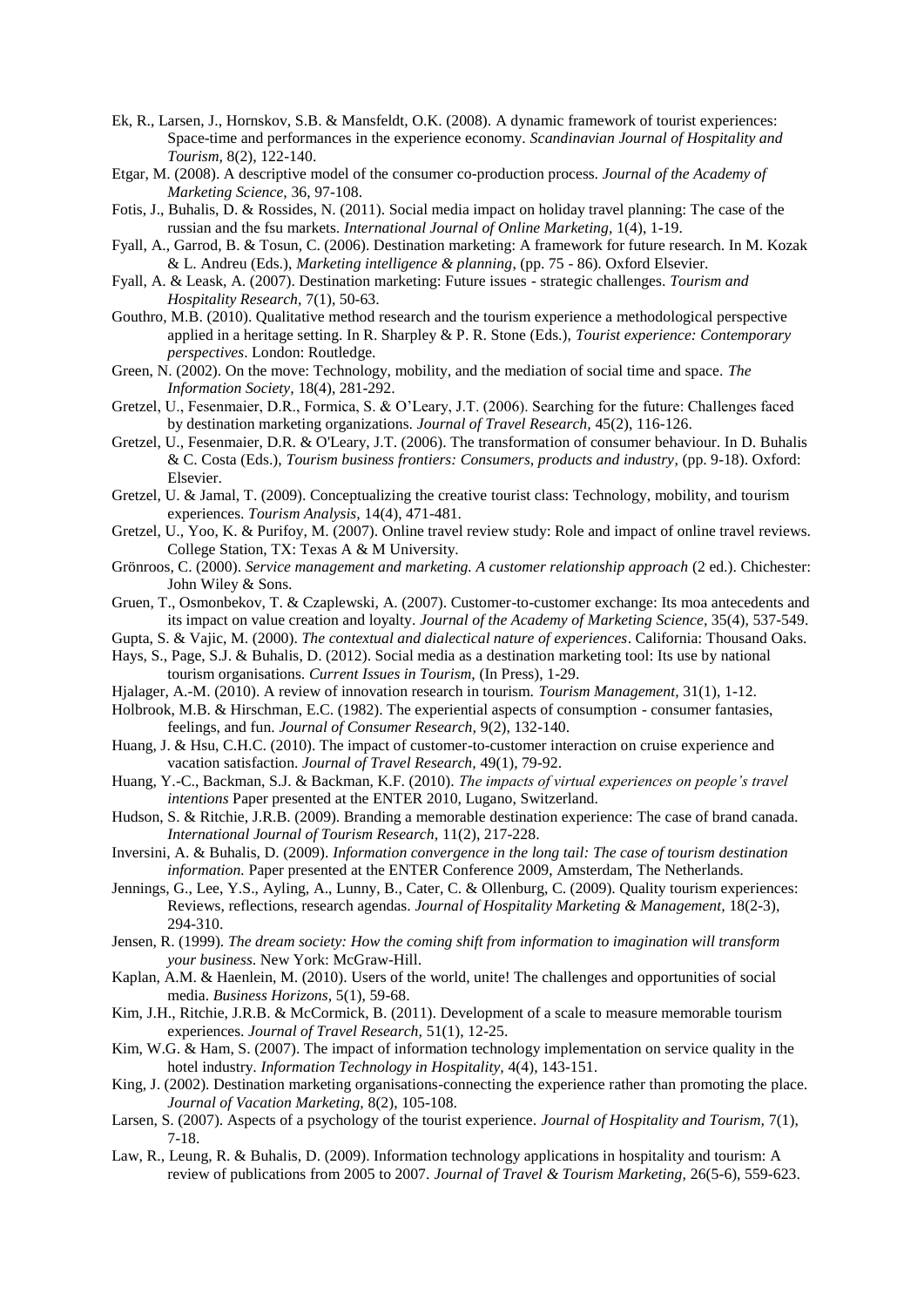<span id="page-15-11"></span>Lewis, R.C. & Chambers, R.E. (2000). *Marketing leadership in hospitality*. New York: John Wiley.

- <span id="page-15-7"></span>MacCannell, D. (1973). Staged authenticity: Arrangements of social space in tourist settings. *American Journal of Sociology,* 79(3), 589-603.
- <span id="page-15-8"></span>Mannell, R.C. & Iso-Ahola, S. (1987). The psychological nature of leisure and tourism experience. *Annals of Tourism Research,* 14, 314-331.
- <span id="page-15-22"></span>Middleton, V.T.C., Fyall, A., Morgan, M. & Ranchhod, A. (2009). *Marketing in travel and tourism* (4th ed.). Oxford: Butterworth-Heinemann.
- <span id="page-15-26"></span>Miguens, J., Baggio, R. & Costa, C. (2008). *Social media and tourism destinations: Tripadvisor case study*. Paper presented at the Advances in Tourism Research, Aveiro, Portugal.
- <span id="page-15-2"></span>Morgan, M., Elbe, J. & de Esteban Curiel, J. (2009). Has the experience economy arrived? The views of destination managers in three visitor-dependent areas. *International Journal of Tourism Research,* 11, 201-216.
- <span id="page-15-4"></span>Morgan, M., Lugosi, P. & Ritchie, J.R.B. (2010). *The tourism and leisure experience: Consumer and managerial perspectives*. Bristol: Channel View.
- <span id="page-15-10"></span>Moscardo, G. (2009). Understanding tourist experience through mindfulness theory. In M. Kozak & A. DeCrop (Eds.), *Handbook of tourist behavior*, (pp. 99-115). New York: Routledge.
- <span id="page-15-12"></span>Mossberg, L. (2007). A marketing approach to the tourist experience. *Scandinavian Journal of Hospitality and Tourism,* 7(1), 59-74.
- <span id="page-15-30"></span>Niininen, O., Buhalis, D. & March, R. (2007). Customer empowerment in tourism through consumer centric marketing (ccm). *Qualitative Market Research: An International Journal,* 10(3), 265-281.
- <span id="page-15-25"></span>O'Reilly, T. (2006). *Web 2.0 principles and best practices*: O'Reilly Media.
- <span id="page-15-3"></span>Oh, H., Fiore, A.M. & Jeoung, M. (2007). Measuring experience economy concepts: Tourism applications. *Journal of Travel Research,* 46(2), 119-132.
- <span id="page-15-20"></span>Payne, A.F., Storbacka, K. & Frow, P. (2008). Managing the co-creation of value. *Journal of the Academy of Marketing Science,* 36, 83-96.
- <span id="page-15-27"></span>Pihlström, M. (2008). *Perceived value of mobile service use and its consequences.* Swedish School of Economics and Business Administration, Helsinki.
- <span id="page-15-5"></span>Pine, J.B. & Gilmore, J.H. (1999). *The experience economy: Work is a theatre and every business a stage*. Cambridge: Harvard Business School.
- <span id="page-15-23"></span>Prahalad, C.K. & Ramaswamy, V. (2003). The new frontier of experience. Innovation. *MIT Sloan Management Review,* 44(4), 12.
- <span id="page-15-6"></span>Prahalad, C.K. & Ramaswamy, V. (2004a). Co-creation experiences: The next practice in value creation. *Journal of Interactive Marketing,* 18(3), 5-14.
- <span id="page-15-29"></span>Prahalad, C.K. & Ramaswamy, V. (2004b). *The future of competition: Co-creating unique value with customers*. Boston: Harvard Business School Press.
- <span id="page-15-14"></span>Quan, S. & Wang, N. (2004). Towards a structural model of the tourist experience: An illustration from food experiences in tourism. *Tourism Management,* 25(3), 297-305.
- <span id="page-15-16"></span>Ramaswamy, V. (2009a). Co-creation of value – towards an expanded paradigm of value creation, *Marketing Review St. Gallen*.
- <span id="page-15-21"></span>Ramaswamy, V. (2009b). Leading the transformation to co-creation of value. *Strategy & Leadership,* 37(2), 32- 37.
- <span id="page-15-19"></span>Ramaswamy, V. (2011). It's about human experiences…..And beyond, to co-creation. *Industrial Marketing Management,* 40(2), 195-196.
- <span id="page-15-18"></span>Ramaswamy, V. & Gouillart, F. (2008). Co-creating strategy with experience co-creation.
- <span id="page-15-15"></span>Richards, G. & Raymond, C. (2000). Creative tourism. *ATLAS News,* 23, 16-20.
- <span id="page-15-1"></span>Ritchie, J.R.B. & Crouch, G. (2003). *The competitive destination: A sustainable tourism perspective*. Cambridge: CABI Publishing.
- <span id="page-15-17"></span>Ritzer, G. & Jurgenson, N. (2010). Production, consumption, prosumption. *Journal of Consumer Culture,* 10(1), 13-36.
- <span id="page-15-9"></span>Ryan, C. (1997). *The tourist experience: A new introduction*. London: Cassell.
- <span id="page-15-31"></span>Sandström, S., Edvardsson, B., Kristensson, P. & Magnusson, P. (2008). Value in use through service experience. *Managing Service Quality,* 18(2), 112-126.
- <span id="page-15-0"></span>Saraniemi, S. & Kylänen, M. (2011). Problematizing the concept of tourism destination: An analysis of different theoretical approaches. *Journal of Travel Research,* 50(2), 133-143.
- <span id="page-15-24"></span>Schmallegger, D. & Carson, D. (2008). Blogs in tourism: Changing approaches to information exchange. *Journal of Vacation Marketing,* 14(2), 99-110.
- <span id="page-15-13"></span>Sharpley, R. & Stone, P.R. (2010). *Tourist experiences: Contemporary perspectives*. London: Routledge.
- <span id="page-15-28"></span>Shaw, G., Bailey, A. & Williams, A.M. (2011). Service dominant logic and its implications for tourism management: The co-production of innovation in the hotel industry. *Tourism Management,* 32(2), 207- 214.